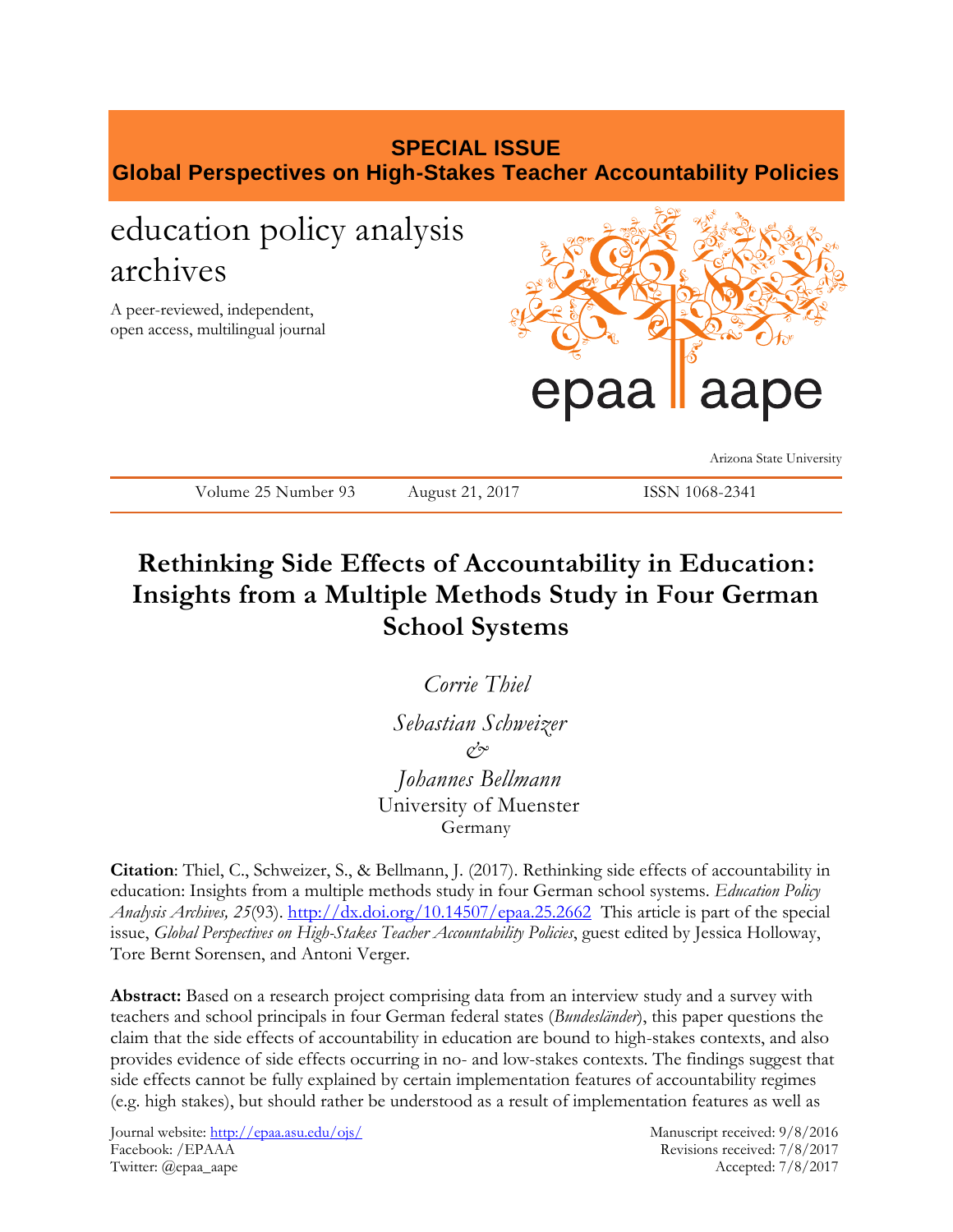systematic effects of accountability in education.

**Keywords**: policy analysis; accountability; high stakes tests; comparative study

## **Repensando los efectos secundarios de la rendición de cuentas en la educación. Resultados de un estudio múlti-métodos en cuatro sistemas de la escuela alemana**

**Resumen:** Basado en un proyecto de investigación que comprende datos de entrevistas y encuestas con profesores y directores de escuelas en cuatro Estados federados (Bundesländer), este trabajo cuestiona la afirmación de que los efectos secundarios de rendición de cuentas en educación están limitados a contextos de gran repercusión (high-stakes) y también proporciona evidencias de efectos secundarios que ocurren en contextos de baja o sin repercussion (low-stakes). Los resultados sugieren que los efectos secundarios no pueden explicarse completamente por ciertas características de la aplicación de los regímenes de rendición de cuentas por ejemplo de gran repercusión, pero debe entenderse más bien como ambos: como resultado de características de implementación y como efectos sistemáticos de rendición de cuentas en la educación.

**Palabras-clave:** Análisis de la política; rendición de cuentas; pruebas de gran repercusión; estudio comparativo

## **Repensando efeitos colaterais de responsabilização/accountability na educação. Resultados de um estudo multi-métodos em quatro sistemas escolares alemães**

**Resumo:** Baseado em um projeto de pesquisa que abrange dados de entrevistas e questionários com professores e diretores de escolas em quatro unidades da federação alemã (Bundesländer), este texto questiona a alegação de que os efeitos colaterais de responsabilização/accountability na educação estão vinculados aos contextos onde há sançoes (high-stakes) e também traz evidências dos efeitos que ocorrem em contextos com menores ou sem consequencias (low-stakes). Os resultados sugerem que efeitos colaterais não podem ser totalmente explicados por certas características de implementação de regimes de responsabilidade, por exemplo, high-stakes, mas antes devem ser entendidos como ambos: como resultado de características de implementação e como efeitos sistemáticos de responsabilização na educação.

**Palavras-chave:** análise política, responsabilidade/accountability; high-stakes testing; estudo comparativo

## **Introduction**

Side effects are frequently observed phenomena in the Anglo-American discussion on accountability in education. In surveying the literature, one can identify an entire set of "unintended consequences" (Jones, Jones, & Hargrove, 2003) or "collateral damage" (Nichols & Berliner, 2007) of such systems. The phenomena described range from different forms of behavior such as the infamous "teaching to the test", "cheating" or "cream skimming" to a variety of side effects referring to teacher attitudes, such as "erosion of trust" or "deprofessionalization". Based on literature reviews, Bellmann and Weiß (2009) and de Wolf and Janssens (2007) both present lists of such side effects.

In the Anglo-American discussion, side effects are usually associated with the existence of high stakes (Abrams, Pedulla, & Madaus, 2003; Amrein & Berliner, 2002; Mintrop, 2004). One of the best-known examples of high-stakes accountability is the No Child Left Behind Act (No Child Left Behind [NCLB], 2002), whose system of incentives and sanctions is blamed for numerous side effects (Baker et al., 2010; Ravitch, 2016). This has recently been confirmed by the Committee on Incentives and Test-Based Accountability in Public Education, which has reviewed various testbased incentive programs (Hout & Elliott, 2011). Some research projects have even attempted to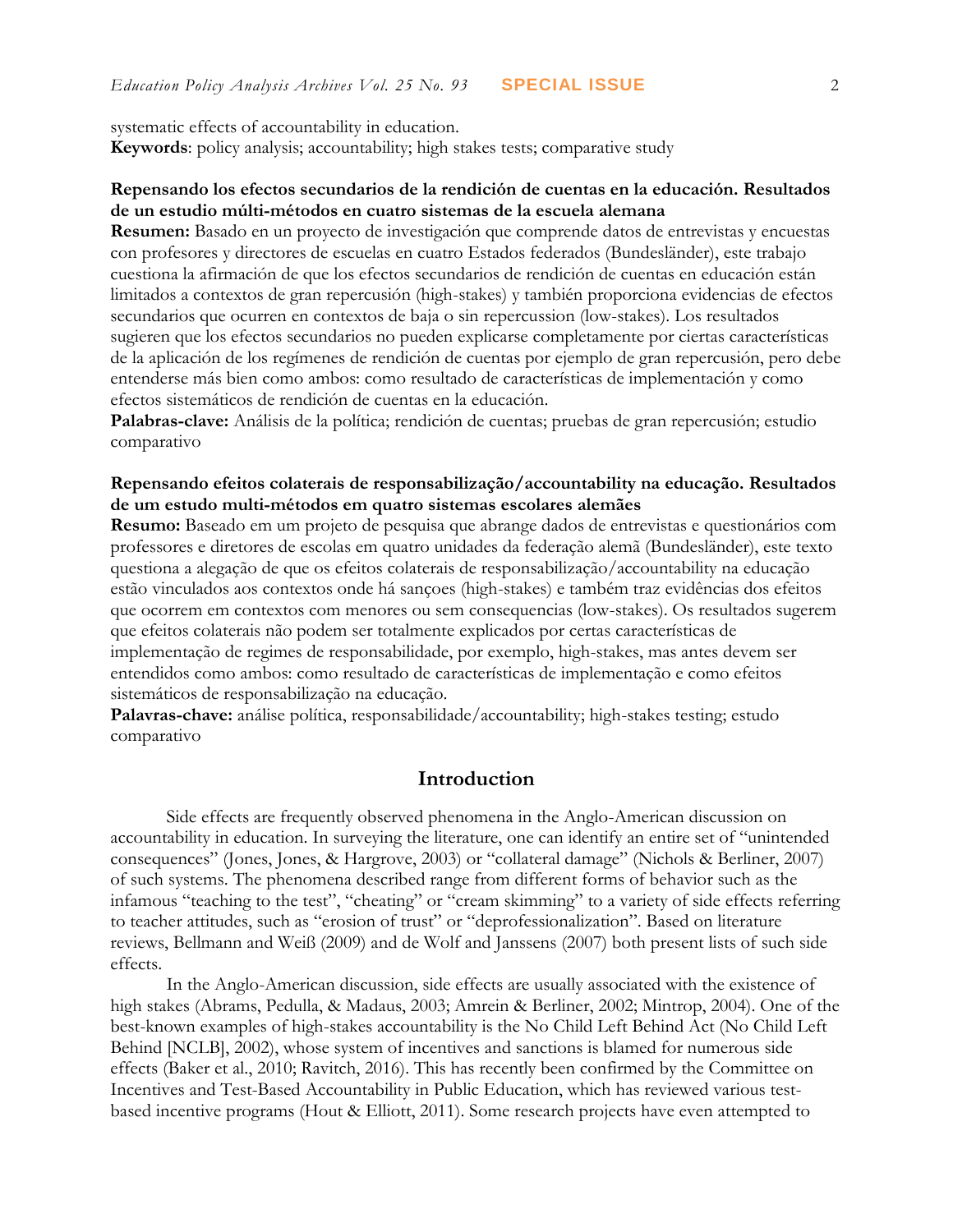establish a direct link between the level of high-stakes pressure and the dissemination of side effects in certain federal states (Nichols, Glass, & Berliner, 2005; Pedulla et al. 2003).

In the aftermath of PISA 2000, the German federal states (*Bundesländer*) established accountability measures in their education systems, following developments in the United States and Great Britain. However, because the experiences with high-stakes accountability in these countries repeatedly served as a 'cautionary tale' (Böttcher, 2012), accountability measures were introduced in the German federal states without linking high stakes to those measures. Thus, accountability regimes in German federal school systems can be characterized as no- and low-stakes contexts. In high-stakes contexts, consequences in the form of rewards or sanctions are linked to evaluation results. In no-stakes contexts, evaluation results serve as descriptive information only (Nichols & Berliner 2007; Ryan & Feller 2009). Concerns that the implementation of tests for the purpose of feedback and comparison, without positive or negative consequences, may be associated with side effects are countered in Germany with the remark that side effects are only a problem of high stakes (Blömeke, 2004). In short, until now, side effects have not been considered a noteworthy problem, as long as high stakes are not introduced. As a result, the question of whether the side effects of accountability systems in education can also be observed under conditions of no-stakes or low-stakes has received almost no attention (Jäger, 2012).

Despite all variations, accountability systems are essentially about the combination of instruments of standards-based accountability (educational standards, standards-based testing, school inspections) and choice policies (school autonomy, extended options in school choice, enhanced competition through private schools) (e.g. Betebenner, Howe, & Foster, 2005; Wells & Holme, 2005). This combination is expected to produce significant impulses for quality development in the education system. Both groups of instruments provide feedback for schools, informing them about their performance level (in comparison to other schools), either bureaucratically through standardsbased tests and inspections or through market signals. Such feedback can serve as an information basis for teachers and principals in decision-making and may be understood as an incentive to enhance performance simultaneously. For many participants in educational policy, this combination of standards-based accountability and choice policies ranks as a blueprint for successful school systems. According to a White Paper of the Department for Education in the UK (DfE, 2010), the most innovative and high-performing school systems are those which combine high levels of autonomy for both teachers and schools with high levels of accountability.

The implementation of standards-based accountability and choice policies in Germany's federal states without the introduction of high stakes provides a good opportunity to question the claim that side effects are a matter of high stakes only. The research project 'Unintended Effects of Accountability in the School System' (acronym Nefo), funded by the German Ministry of Education and Research (BMBF), examined side effects in no- and low-stakes contexts of four German federal states. An interview study with 101 teachers and principals and a survey with 2637 respondents in Berlin, Brandenburg, Rhineland-Palatinate and Thuringia were conducted. Contrary to the expectation that side effects do not pose a substantial problem in no- and low-stake contexts, the findings of the Nefo project indicate that side effects are a serious issue. The findings suggest that the side effects of accountability are not only a matter of high stakes and therefore a matter of implementation characteristics of the accountability systems introduced, but should be understood as systematic effects. To clarify and validate these assumptions, the paper proceeds as follows:

In the first part, we outline the theoretical concept of side effects. We then present our approach of studying side effects. Subsequently, we introduce a list of side effects that includes both side effects known from the Anglo-American discussion of accountability in education and supplementary phenomena indicated by teachers in the interview study of the Nefo project. We also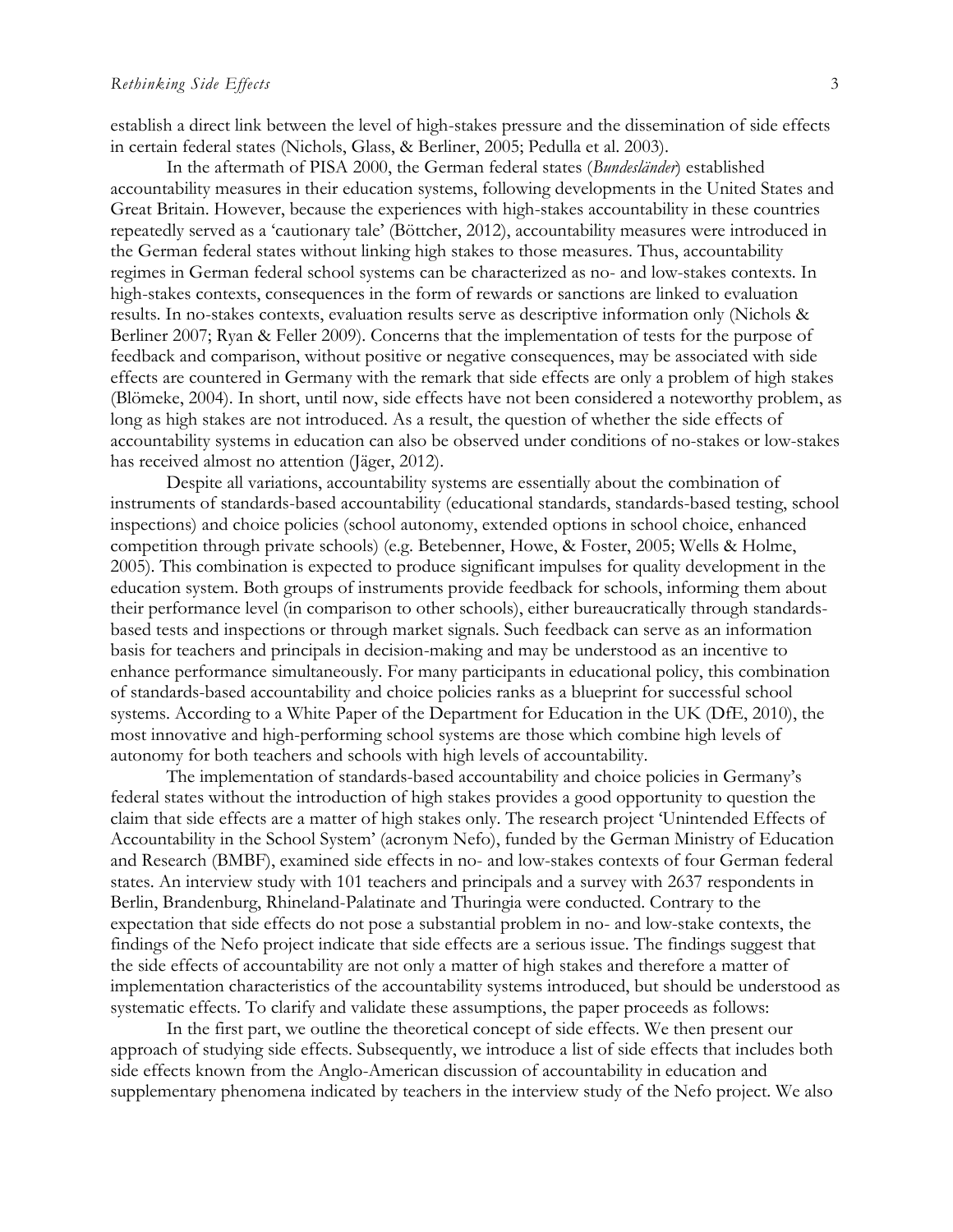comment on some side effects in the list. In the following section, we describe some results of our survey study. These results suggest that a distinction between adaptive behavior (according to incentives) and evasive behavior (contrary to incentives) is advantageous for studying side effects of accountability in education. The paper concludes with propositions of how to explain the occurrence of side effects of accountability in education and with suggestions for further research.

## **Theoretical Concept**

To discuss the problematic effects of accountability in education, a wide variety of concepts is introduced in the literature, e.g. side effects, unintended consequences, undesirable outcomes, external effects, unintentional effects and "effets pervers" (van Thiel & Leeuw, 2003, p. 271), each with different implications for how phenomena are classified as side effects.

To clarify the understanding of side effects in this paper, the distinction between intention and function is crucial. As McLaughlin (2002) points out, functional approaches prescind from intentionality and focus on functions to explain social phenomena. Concepts such as unintended consequences, undesirable outcomes and unintentional effects suggest the existence of definable intentions. The study of side effects with reference to intentions rests on two assumptions: (1) events such as the introduction of accountability systems in education can be traced back to an identifiable person or group of persons and (2) it is possible to identify these individuals' or group's intentions validly and reliably. Thus, before observable phenomena can be classified as unintended consequences, undesirable outcomes or unintentional effects, the intentions associated with establishing accountability need to be identified. Such an attempt encounters severe problems. Usually, multiple actors play a part in policy making, thus different intentions might be associated with one policy. Tackling this issue, one faces the problem of "re-intentionalizing" certain effects, meaning that effects are viewed as intended only in retrospect.

Concepts such as external effects, "effets pervers" and side effects elude such problems. Instead of identifying side effects in relation to intentions, the (ascribed) function of an activity or of an institutional arrangement can be used to classify observable phenomena. Following official statements from policy makers, the function of accountability in education can be summarized as enhancing the quality of education, which is usually specified in terms of efficiency and equity (Woessmann & Schuetz, 2006). In a nutshell, accountability in education is expected to directly and efficiently enhance the results of educational systems while simultaneously advancing educational equality. Therefore, side effects can be defined as those effects that are in some way dysfunctional for enhancing the quality of education (Ehren & Visscher, 2006). The task for researchers studying side effects is thus to demonstrate how and why an effect might adversely affect efficiency and equity.

While the above-mentioned considerations apply to the research on side effects in general, previous approaches to side effects allow conclusions for a theory of side effects specific for accountability in education. As early as 1964, Etzioni outlined certain problems when it comes to measuring the effectiveness and efficiency of organizations:

Most organizations under pressure to be rational are eager to measure their efficiency. Curiously, the very effort – the desire to establish how we are doing and to find ways of improving if we are not doing as well as we ought to – often has quite undesired effects from the point of view of the organizational goals. Frequent measuring can distort the organizational efforts because, as a rule, some aspects of its output are more measurable than others. Frequent measuring tends to encourage overproduction of highly measurable items and neglect of less measurable ones. (p. 9)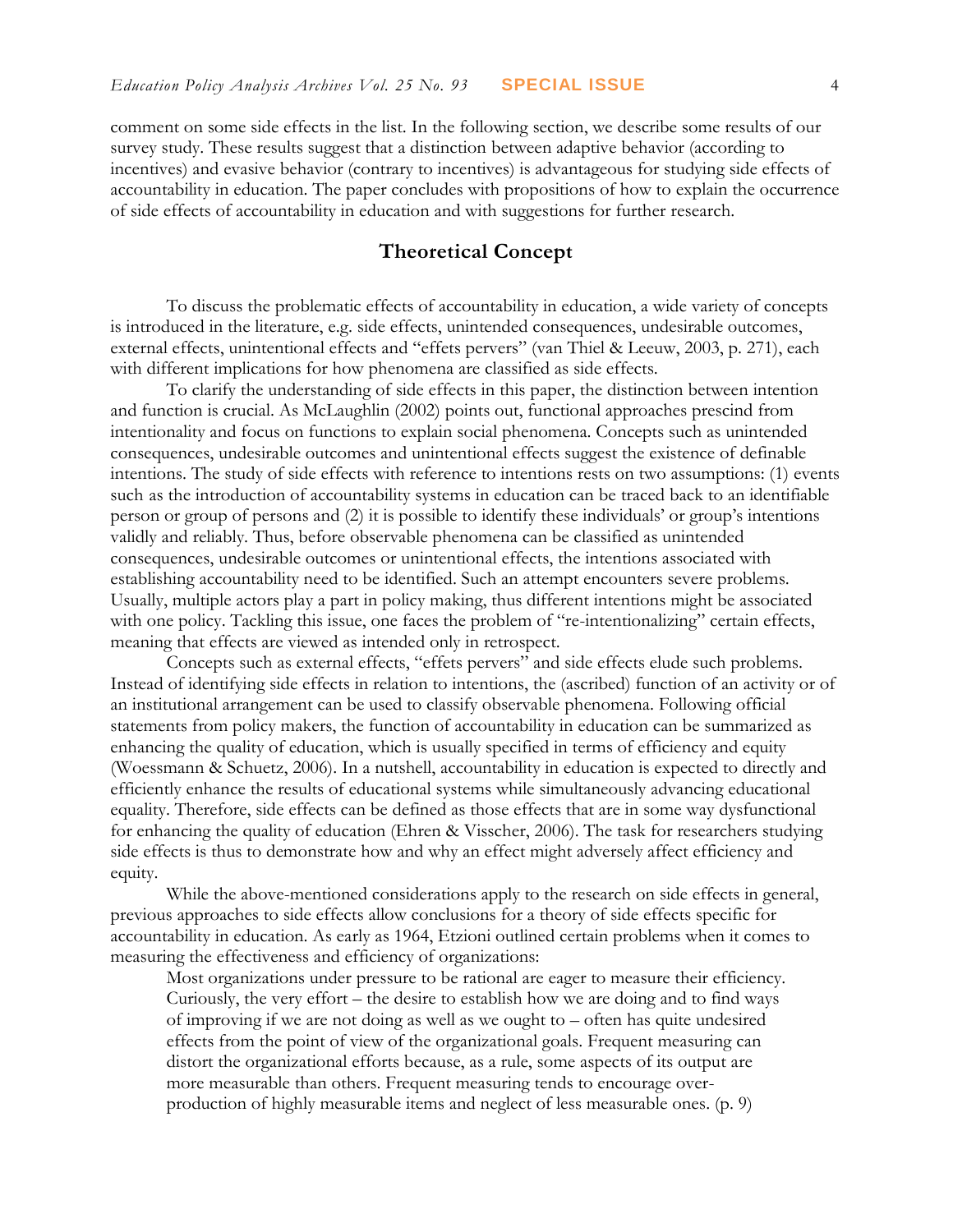Especially in the case of organizations with vague goals, such as schools, "the distortion consequences of over-measuring are larger when it is impossible or impractical to quantify the more central, substantive output of an organization" (p. 9). According to Etzioni (1964), three insights can be gained for a theory of accountability side effects in education: First, side effects do not necessarily emerge from a "wrong" way of dealing with accountability instruments by actors such as teachers; instead, accountability systems might rather be systematically associated with the risk of producing side effect. Second, side effects come into play not only when actors try to avoid pressure that is associated with performance measurement (as it is the case with different forms of "cheating", "window dressing" and "cream skimming"), but also when they learn how to adapt their behavior to the measured demands. In doing so, non-measured demands face a high risk of losing importance in everyday practice (as it is the case for different forms of "reallocation", "coaching" and" myopia") (van Thiel & Leeuw, 2002). Third, it is necessary to take into account that the introduction of performance indicators in organizations characterized by so-called ill-defined problems bares a high risk. This is especially true for professional behavioral contexts that are hallmarked by both an orientation towards vaguely defined societal target values and a high degree of uncertainty, as is the case with practice in schools (Frey & Osterloh, 2006; Hopmann, 2003; Levin, 1998).

Another substantial contribution to a theory of side effects of performance indicators and feedback systems stems from Campbell (1975), who describes side effects as phenomena of corruption. He describes the social mechanism underlying side effects as follows:

The more any quantitative social indicator is used for social decision-making, the more subject it will be to corruption pressures and the more apt it will be to distort and corrupt the social processes it is intended to monitor. (p. 35)

Corruption can be differentiated at this point; on the one hand, corruption can be used with reference to indicators. The indicators operationalizing quality can lose their validity as soon as actors narrow their performances to the defined indicators. Koretz (2005) points to this when he speaks of score inflation in the course of standards-based accountability (Hout & Elliott, 2011). On the other hand, one can identify the corruption of actors. The introduction of performance indicators can lead to a restructuring of an individual motivation in the sense that the intrinsic motivation based on professional beliefs is crowded out in favor of external rewards or commands (Frey, 2012). This is especially true if the individuals affected perceive the intervention as controlling (Deci, 1971; Frey, 2012).

Following Campbells' theorizing of side effects as corruption, Nichols and Berliner (2005) describe the side effects of accountability systems in education as "corruption of indicators and educators". But contrary to Campbell, they regard the occurrence of high stakes linked to performance results as the fundamental cause of the production of side effects. Unfortunately, this supports the assumption that high stakes are the ultimate reason for the appearance of side effects, instead of taking into account that side effects might be associated systematically with performance measurement as a means of quality assessment. Literature and research from Germany, as well as research conducted in the Anglo-American context, commonly narrow the discussion on side effects to the issue of high stakes, which leaves limited room for both alternative explanations and the development of a general theory of side effects. As early as 1956, Ridgway suggested not only concentrating on indicators that entail serious consequences for all stakeholders, but also to consider the "dysfunctional consequences of performance measurement" (p. 240), even when performance measurement is used only to obtain feedback and information.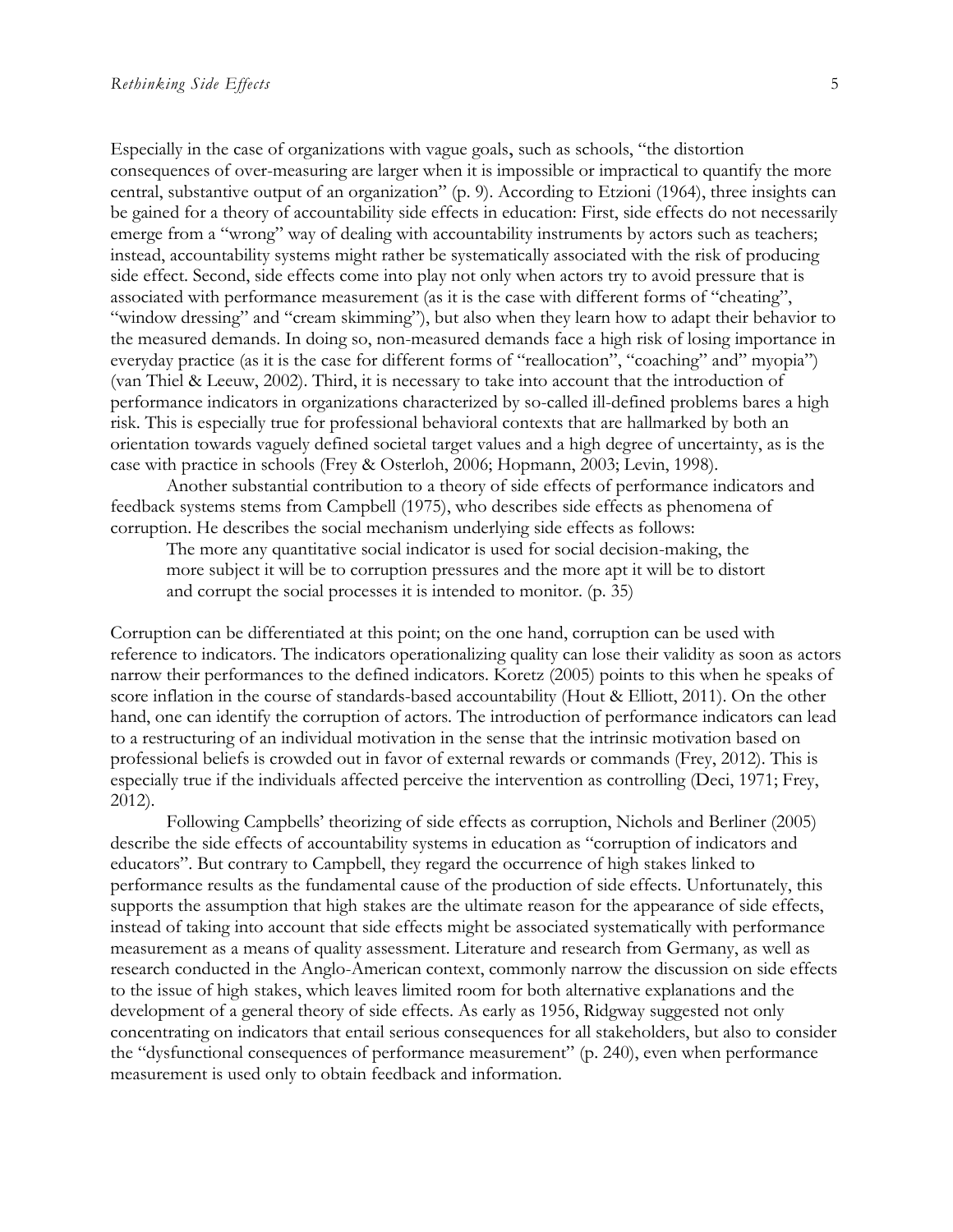In order to elaborate on the distinction between side effects as a corruption of indicators and of educators, the approach of van Thiel and Leeuw (2002) can be adopted. Referring to a broad sample of empirical studies, they observe a "performance paradox" (p. 271) when it comes to measuring performance. For them, the term "performance paradox" addresses a weak correlation between performance indicators and actual performance. Even though van Thiel and Leeuw focus only on side effects as the corruption of indicators in their approach, they do point out that side effects can come into play either unintentionally or deliberately. Thus, van Thiel and Leeuw distinguish between an "unintended performance paradox" (p. 272) and a "deliberate performance paradox" (p. 274). While the unintended performance paradox is basically related to insufficient or imprecise accountability requirements, the deliberate performance paradox represents forms of behavior that are very close to sabotage in an attempt to raise performance. In their view, the deliberate performance paradox presupposes the unintended performance paradox.

Van Thiel and Leeuw (2002) consider the side effects of accountability in education to be a problem of shortcomings in performance measurement. For them, the occurrence of side effects is therefore caused by minimal accountability requirements, the elusiveness of policy objectives, goals that are unquantifiable and thus hard to measure, and a strong emphasis on monitoring and efficiency within organizations. The crucial problem of accountability in public sector provision is seen as the absence of appropriate and valid performance indicators "that minimize the dysfunctional effects and maximize functional effects" (p. 277). According to the intentional paradigm, they do not consider the possibility that problematic effects might be systematically linked to accountability systems. As a result, a rather normative perspective is applied that entails the danger of focusing solely on avoiding a performance paradox by improving the monitoring system. However, the distinction between the unintended and deliberate performance paradox of van Thiel and Leeuw stresses that side effects do not necessarily occur as a result of conscious misbehavior. Side effects might also emerge unnoticed, caused by features of accountability other than high stakes.

In summary, three conclusions can be drawn with regard to side effects: First, in the debate over accountability in education, side effects are attributed to the existence of high stakes. Although the degree to which side effects occur might depend on specific implementation features of the accountability systems introduced, e.g. high stakes, the existence of side effects may be understood more as systematic effects of accountability in education. Second, it seems obvious that the corruption of indicators, e.g. "teaching to the test" that results in score inflation, is a substantial problem if one strives to raise quality via standards-based testing. Yet, it is less obvious why the effects of accountability measures that do not distort indicators, but have consequences for educators and educational practice, prove to be problematic for enhancing educational quality as well. Taking the corruption of educators into account broadens the view on the problematic effects of accountability in education. Third, side effects might not only occur when teachers try to avoid accountability pressures. They might also emerge when teachers adapt to measurement demands. This emphasizes the point that some side effects emerge because teachers conform to the measurement system, and other side effects arise because teachers oppose measurement requirements. These considerations suggest the need for a broadened view of accountability side effects in education, which takes into account that side effects may not only be a problem that occurs when the implementation features of accountability regimes lead to a corruption of indicators that teachers employ when trying to avoid pressure. A broadened view has consequences for the study of side effects. In the following section, we outline the approach to side effects as applied in the Nefo study.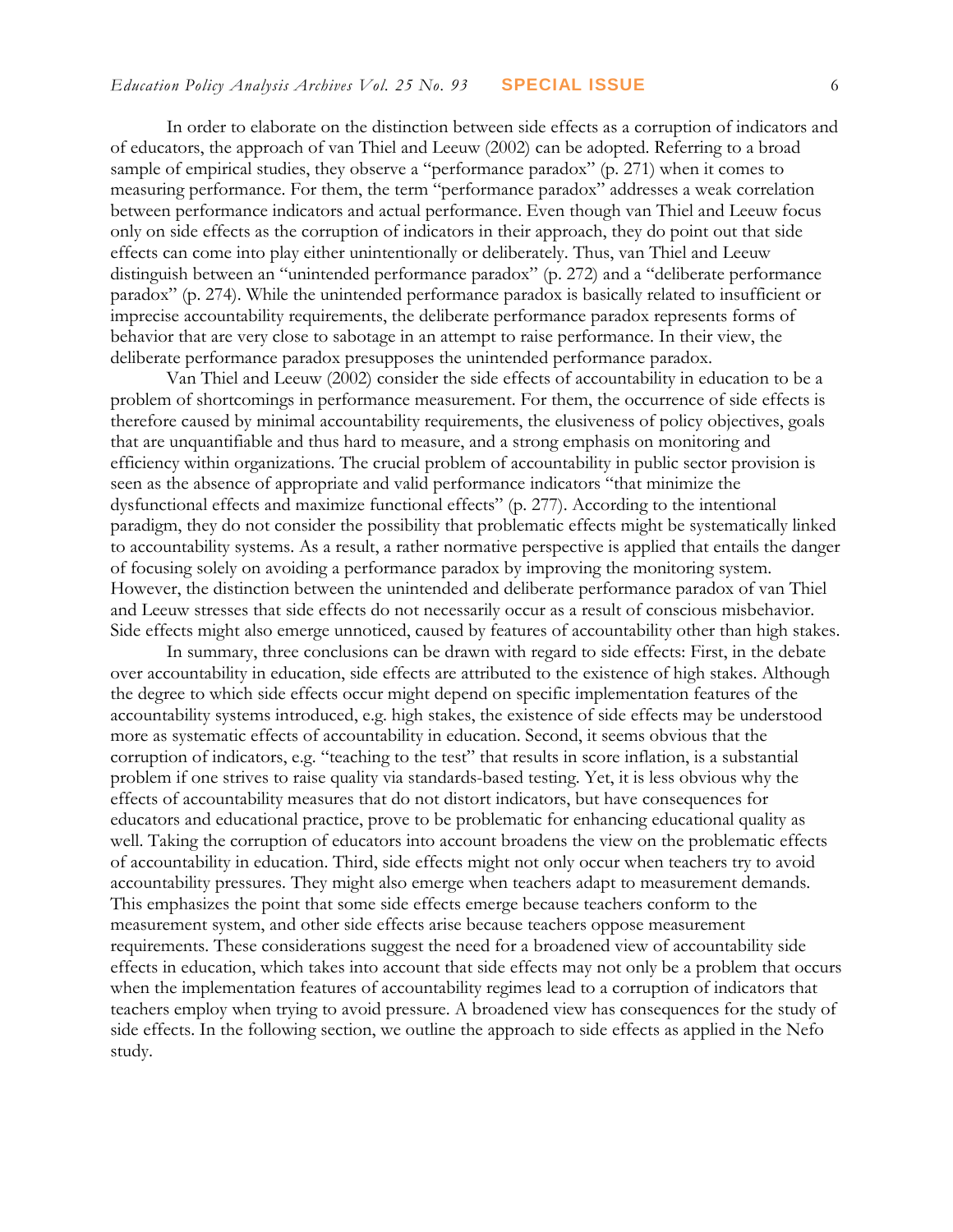## **Methods**

For the reasons outlined above, we chose to rely on the concept of side effects rather than "unintended consequences", although the project title suggests otherwise. As a working definition, we understand the side effects of accountability in education as impacts that are negative or ambivalent with respect to efficiency and equity. That is to say, we are not trying to measure educational quality itself, but rather to identify potential constraints to a complex process of quality development. Whether or not the identified effects do in fact interfere with quality development is open to debate. Following this approach, no formal definition of side effects can be employed. Instead, to classify effects of accountability measures as side effects, a sound argument has to be provided as to how these effects might impact on efficiency and equity. Hence, there is neither a definitive list of side effects of accountability in education, nor are phenomena arbitrarily characterized as side effects.

To demonstrate this approach of classifying phenomena as side effects, we refer briefly to a phenomenon discussed in the literature as "cream skimming" (Whitty & Power, 2000). In order to ensure high test scores in standards-based tests, schools try to recruit high-performing pupils, while simultaneously attempting to get rid of pupils with low performance records. From the perspective of a school, this can be regarded as a rational behavior. But it is questionable whether this behavior really raises the efficiency of a school system, as one cannot be sure that the good test results of high-performing schools compensate for those of low-performing schools. Such behavior can also be a threat to equity, because social segregation of students might be promoted (Levin, 1998; Moe, 1995).

Employing this approach to side effects, two research questions were examined in the Nefo study: What kind of side effects can be found in no- and low-stakes contexts and how far are the side effects spread in the no- and low-stakes contexts in the four federal states under study? To answer these questions, three steps were taken, consisting of (1) an analysis of a variety of policy documents in order to describe the accountability regimes of Berlin, Brandenburg, Rhineland-Palatinate and Thuringia, (2) an interview study and (3) a survey study. In the following, we briefly sketch out these steps.

#### **The Analysis of Policy Documents**

The four federal states Berlin, Brandenburg, Rhineland-Palatinate and Thuringia were chosen to investigate side effects because prior research indicated that these states differ in the way accountability measures were introduced (Döbert, Rürup & Dedering 2008; Rürup 2007). However, to get a detailed picture of their accountability measures, a comprehensive analysis of policy documents, such as state legislation, publicly accessible information about accountability measures, circular letters etc., was conducted. Based on the information collected throughout the documentary analysis, a detailed description of the accountability regime in each federal state was prepared. This was the basis for developing the footprints for each accountability regime presented in the next section.

It is characteristic of accountability regimes to link bureaucratic and competition-based regulation of schools and professional self-control by means of data, such as results of performance tests and of school inspections (Bellmann, Schweizer & Thiel, 2016; Thiel, Cortina & Pant, 2014). Hence, the focus of the analysis of policy documents laid on the question of whether and how evaluation data were integrated into bureaucratic and market-based regulation and professional selfcontrol in the federal states. For the four states, the emphasis placed on each of the three modes of data-driven regulation was rated to be "low", "medium" or "high".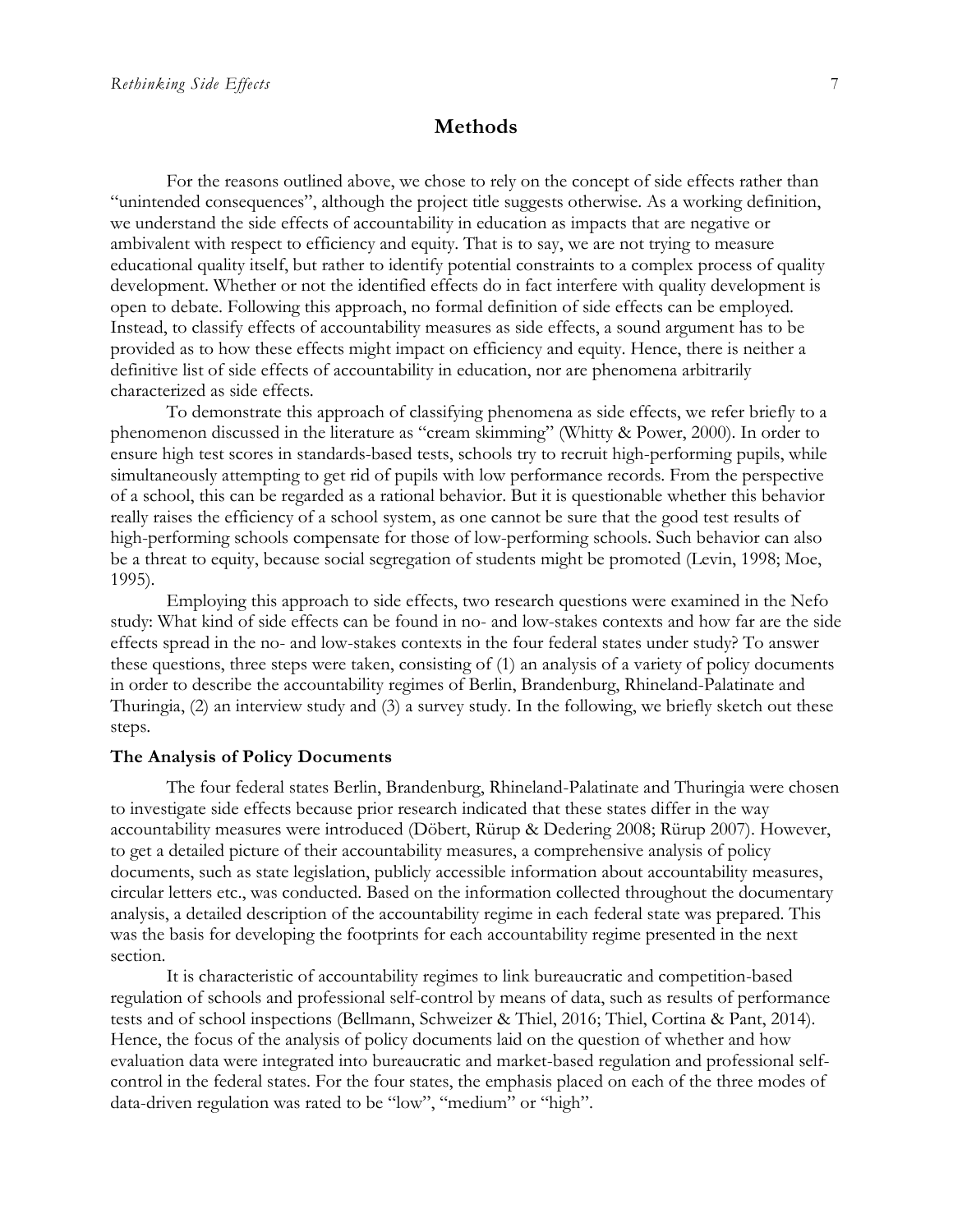The emphasis on market-based regulation was rated "high" if a relatively high degree of school autonomy could be found in a state, school choice was introduced, and evaluation data were made publicly available via a database. If only two of the three measures could be found, the emphasis on data-driven market-based regulation was rated "medium" and if only one or none of the three measures was found it was rated "low". There was one exception. If school autonomy is evident, as well as school choice, whereas evaluation data are not made publicly available at the system level, one cannot speak of data-driven competition. If this was the case, we rated the strength of market-based regulation as "low".

The strength of data-driven bureaucratic regulation was rated by the number of evaluation instruments for whose very procedure it is inherent that the evaluation results are received not only by schools, but also discussed with administrators. If three such evaluation instruments could be found, the strength was rated "high", if two instruments were found it was rated "medium", and if only one or no instrument was found, it was rated "low". Examples for evaluation instruments introduced in the four states are performance tests, school inspections and internal evaluation instruments.

In a similar way, the emphasis on professional self-control was rated by the number of evaluation instruments that made teachers deal with the results themselves, without being embedded in market-based or bureaucratic modes of regulation.

This approach seemed to be a reasonable way to capture the most crucial differences at the "policy level" (Tyack & Cuban, 1995, p. 40) of the four federal states, but there are limitations to such an approach. It leads to a rather crude description of accountability regimes, neglecting more subtle differences, which might turn out to be crucial in the implementation of data-based regulation, e.g. ignoring different degrees of obligations to meet target agreements between administrations and schools. In addition, the descriptions do not refer to "policy implementation" (p. 40). It might be the case, for instance, that the emphasis on market-based regulation was rated "high", but in reality, there was no effective competition, because the schools are too far apart from each other to be actual competitors.

The comparative design of the study provides a background for the interpretation of results of the quantitative study presented below. Accordingly, differences between federal states are traced back to differences in the accountability regimes of the four states, although causal relations cannot be tested statistically in a cross-sectional study like Nefo. Thus, the explorative approach led to the generation of hypotheses concerning factors relevant for the occurrence of accountability side effects in education that need to be tested in further research.

#### **The Interview Study**

An interview study was carried out in the four states under study. Taking the list of side effects published by Bellmann and Weiß in 2009 as a starting point, we conducted the interviews to explore whether or not the side effects known from the Anglo-American debate on high-stakes accountability can also be found in the no- and low-stake contexts of Berlin, Brandenburg, Rhineland-Palatinate and Thuringia. In addition, the interview study was undertaken to detect further side effects and add them to the list.

To reduce bias as much as possible, principals and teachers of primary as well as all major kinds of secondary schools in the four states were interviewed. In the four states under study, primary schools are comprehensive. After leaving primary school, pupils attend usually one out of three kinds of secondary schools. They can visit a comprehensive school, a secondary school that leads to a grade 10 school leaving certificate qualifying for vocational training, or a Gymnasium that leads to a university entrance diploma. We aimed at interviewing the principal and two teachers, one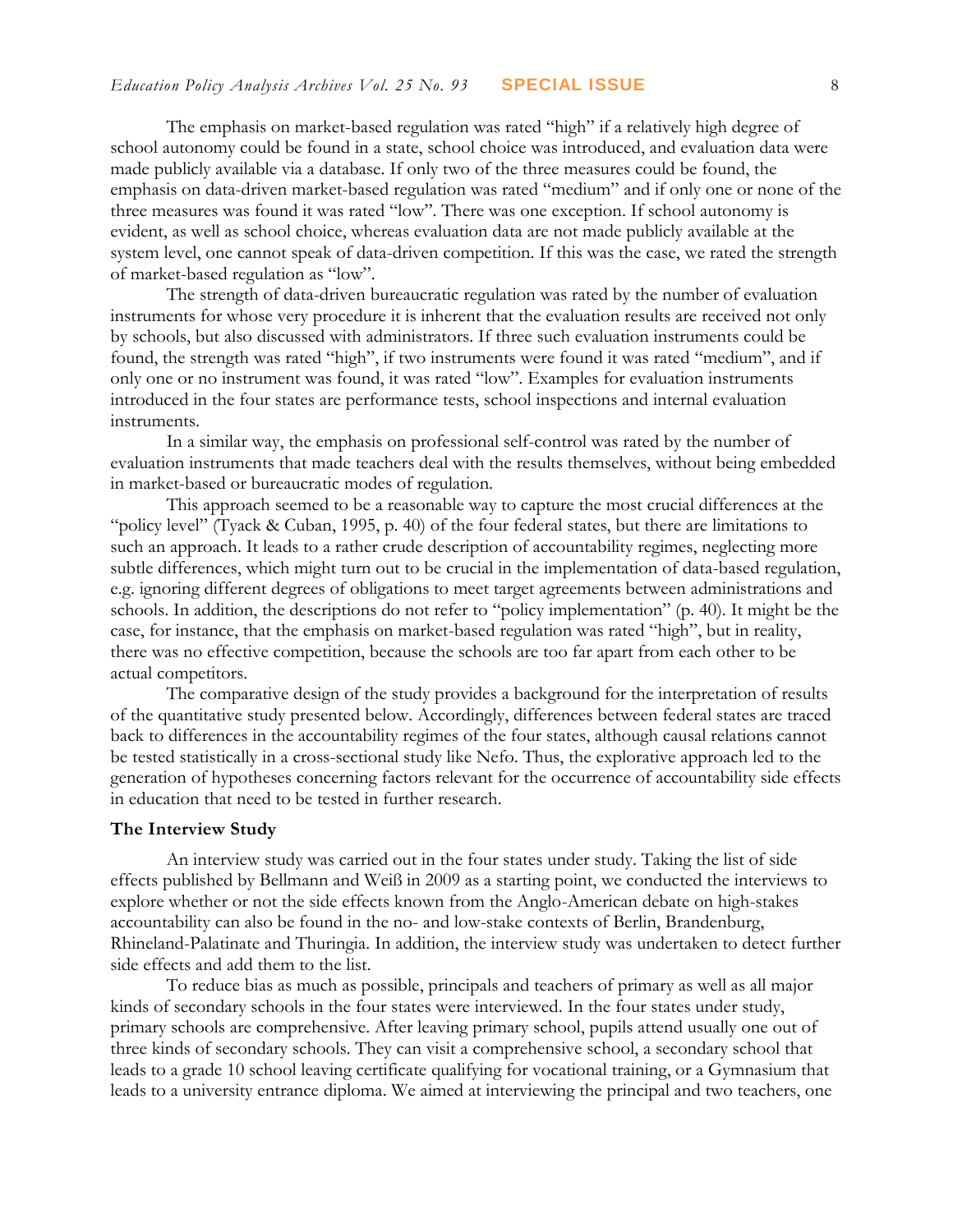#### *Rethinking Side Effects* 9

of them actively engaging in school development processes and the other one being uninvolved, of three schools per school type in each state. A private school was added to the sample for comparison reasons. Unfortunately, it was not possible to reach the intended number of interviews in all cases. Table 1 gives an overview over the total number of interviews carried out in the Nefo study. The schools were recruited via telephone calls with the school principals. All schools participated voluntarily in the study.

|                                 | BЕ | BB       | <b>RP</b>        | TH |
|---------------------------------|----|----------|------------------|----|
| Primary School                  | C  | $\Omega$ | 9                | 10 |
| Secondary School up to grade 10 | 3  | O)       |                  | 10 |
| Gymnasium                       | 3  | Q        | 13               |    |
| Comprehensive School            | 3  | $\theta$ | $\left( \right)$ |    |
| Total                           | 14 | 27       | 31               | 29 |
|                                 |    |          |                  |    |

## Table 1 *Number of Interviews by Federal State*

*Note.*  $BE = Berlin$ ;  $BB = Brandenburg$ ;  $RP = Rhineland-Palatinate$ ;  $TH = Thuringia$ .

A total of 101 semi-structured interviews were carried out. For this purpose, an interview guide was developed by the project team consisting of rather broad questions concerning how accountability measures are perceived and dealt with, and of rather narrow questions concerning specific side effects known from the Anglo-American debate.<sup>1</sup> The interviews had a length between 23 and 122 minutes. All the interviews were audio taped.

In order to answer the research questions central for the interview study, the interviews were analyzed by two members of the project team, listening to the audio tapes of the interviews. Their task was to write down every occasion in which an interviewee drew a causal relation between accountability measures and a phenomenon occurring in everyday school life. Following this step, it was discussed by the project team whether or not the identified phenomena could be classified as side effects, using the approach outlined at the beginning of this section. As a result, some side effects were added to the list presented by Bellmann and Weiß in 2009.

#### **The Survey Study**

 $\overline{a}$ 

The survey study was based on the extended list of side effects. It was conducted to examine the distribution of side effects in the no- and low-stakes contexts of the four states. The IEA Data Processing Center (DPC) in Hamburg provided a stratified systematic random sample of 5% of all primary schools and 10% of all secondary schools in the four federal states. The sample included public as well as private schools. Only special schools for handicapped people were excluded from the sampling frame. The DPC provided a sample containing four replacement schools for each sampled school. Within the sampled schools, the principals as well as the total of fully certified

 $1$  An English version of the interview guide used in the Nefo study is available at http://www.unimuenster.de/EW/en/forschung/projekte/nefo/materialien.html.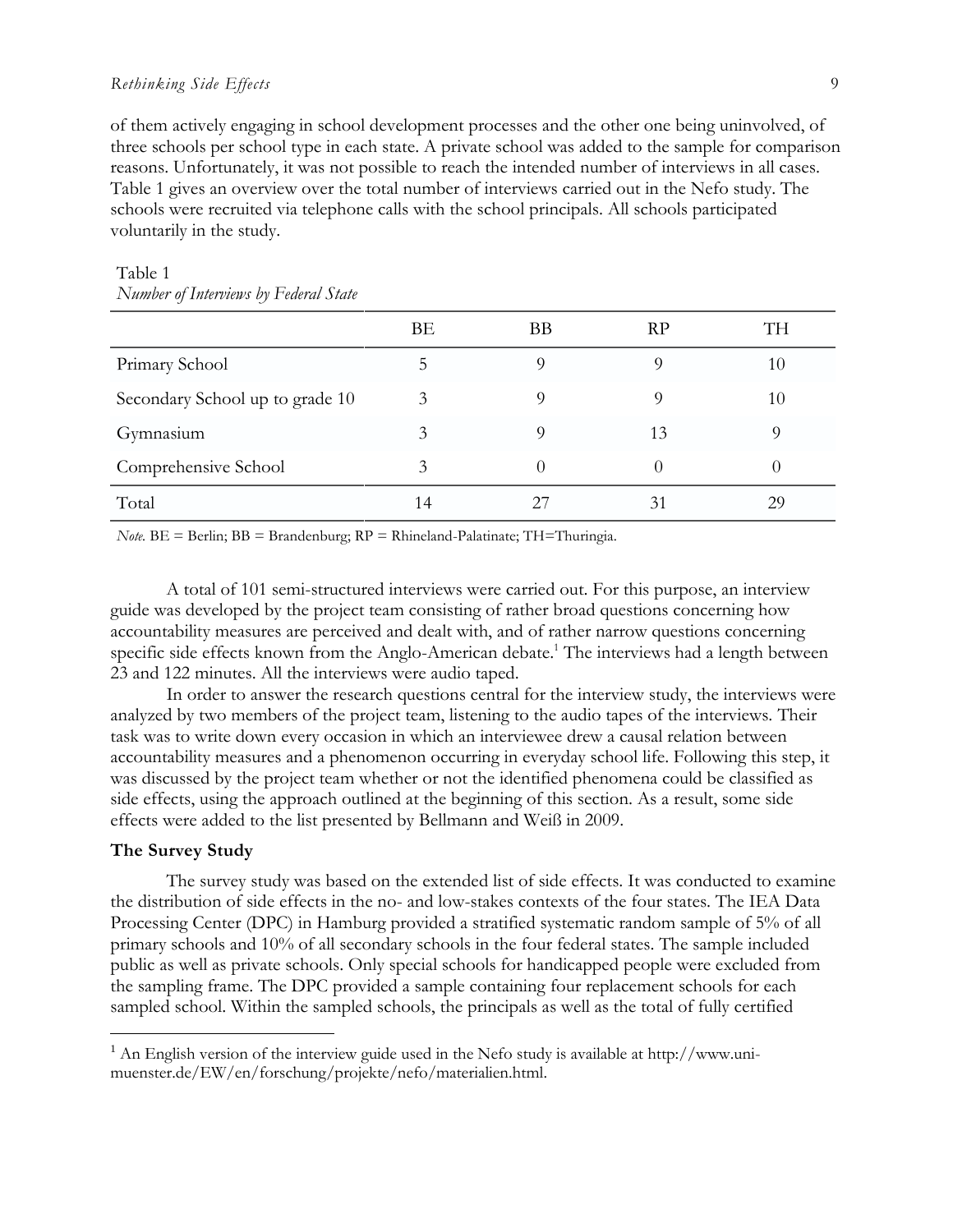teachers were supposed to participate in the study. But as schools as well as principals and teachers participated voluntarily, it was not possible to ensure that the criteria set in the sampling plan were met in all cases. Table 2 presents the participation rates at the school level, at the teacher level (including principals and teachers) and the overall participation rate. All participation rates refer to participation after including replacement schools.

| $\frac{1}{2}$ in nonpannon $\frac{1}{2}$ anno $\frac{1}{2}$ after $\frac{1}{2}$ as provented in |                           |                            |                            |  |  |
|-------------------------------------------------------------------------------------------------|---------------------------|----------------------------|----------------------------|--|--|
|                                                                                                 | School Participation Rate | Teacher Participation Rate | Overall Participation Rate |  |  |
| BΕ                                                                                              | 64,6%                     | 39,4%                      | 25,7%                      |  |  |
| <b>BB</b>                                                                                       | $83,3\%$                  | 50,3%                      | 41,9%                      |  |  |
| RP                                                                                              | 75,9%                     | 55,8%                      | $42,3\%$                   |  |  |
| <b>TH</b>                                                                                       | $83,7\%$                  | 44,9%                      | 37,6%                      |  |  |
|                                                                                                 |                           |                            |                            |  |  |

#### Table 2 *Participation Rates After Replacement*

*Note.* BE = Berlin; BB = Brandenburg; RP = Rhineland-Palatinate; TH=Thuringia.

The participation rates shown in Table 2 seem sufficient to explore the question of whether or not side effects pose a substantial problem in no- and low-stakes contexts. However, they do suggest that the results are biased to a certain extent, so that conclusions about the precise distribution of side effects have to be drawn with caution. The final number of questionnaires included in the study is presented in Table 3. A total number of 2637 participants responded to the survey.

### Table 3 *Total Number of Questionnaires by Federal State*

 $\overline{a}$ 

|            | BE  | <b>BB</b> | RP   | TH  |
|------------|-----|-----------|------|-----|
| Principals | 26  | 40        |      | 42  |
| Teachers   | 487 | 538       | 954  | 473 |
| Total      | 513 | 578       | 1031 | 515 |

*Note.* BE = Berlin; BB = Brandenburg; RP = Rhineland-Palatinate; TH=Thuringia.

Two questionnaires were applied in the Nefo study. The core questionnaire, consisting of items asking for side effects, was administered to both principals and teachers.<sup>2</sup> In addition, a complementary questionnaire, containing items asking about school characteristics, was given to the school principals. Both questionnaires were developed by the project team. It was intended to cover the various side effects presented in Table 4.

<sup>2</sup> An English version of the questionnaire used in the Nefo study is available at [http://www.uni](http://www.uni-muenster.de/EW/en/forschung/projekte/nefo/materialien.html)[muenster.de/EW/en/forschung/projekte/nefo/materialien.html.](http://www.uni-muenster.de/EW/en/forschung/projekte/nefo/materialien.html)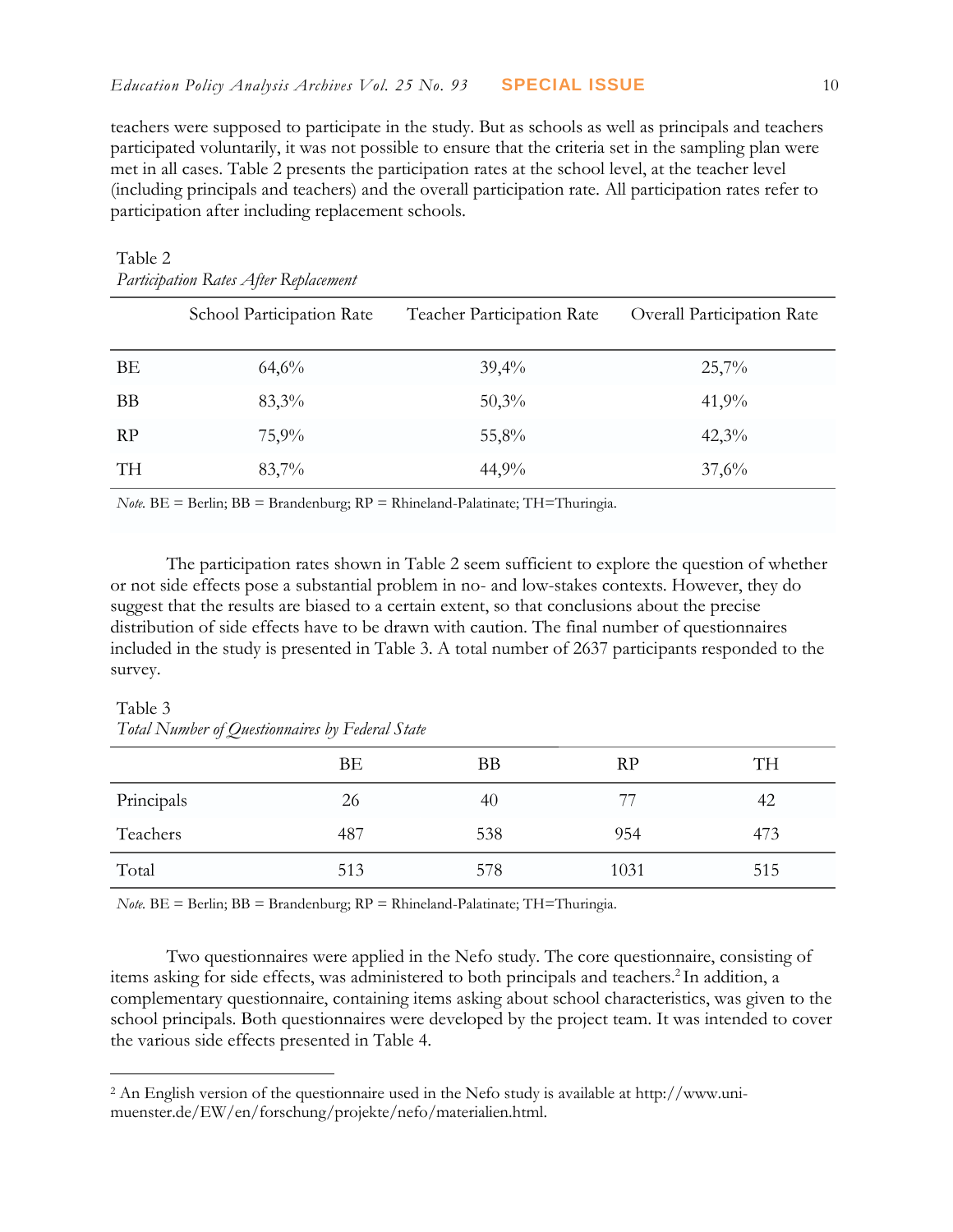Such an approach is of course at the expense of studying individual side effects in depth, but seemed suitable for testing the prevailing assumption that side effects do not pose a substantial problem in contexts where accountability measures are not linked to high stakes.

## **The Accountability Regimes of the Four States under Study**

The documentary analysis has shown that Berlin, Brandenburg, Rhineland-Palatinate and Thuringia have shared a shift to accountability measures during the past 15 years. In all states performance tests and school inspections were introduced. However, the four states do form a contrasting sample concerning the emphasis and interplay of bureaucratic and competition-based modes of regulation as well as professional self-control.

At the level of policy action, the accountability system of Berlin is characterized by a high emphasis on market-based and bureaucratic regulation. In Berlin, output data are made available through a public data base, schools have relatively high levels of autonomy and parents are free to choose their preferred secondary school. Secondary schools are entitled to decide about the enrollment of pupils in the case of excess demand. The results of external evaluations like school inspections and performance tests as well as the results of internal evaluation procedures are subject to target agreements between school administration and schools. In contrast to market-based and bureaucratic regulation, little emphasis is placed on professional self-control. Only the results of pupils evaluating their teachers serve exclusively as feedback for teachers. These evaluations of teachers by pupils are neither part of the bureaucratic control of schools nor part of market-based regulation. Figure 1 visualizes the strength of professional self-control, bureaucratic regulation and market-based regulation in Berlin.



regulation in the accountability regime of Berlin. "10" indicates that the strength of the regulation mode was rated "low", "20" that it was rated "medium" and "30" that it was rated "high".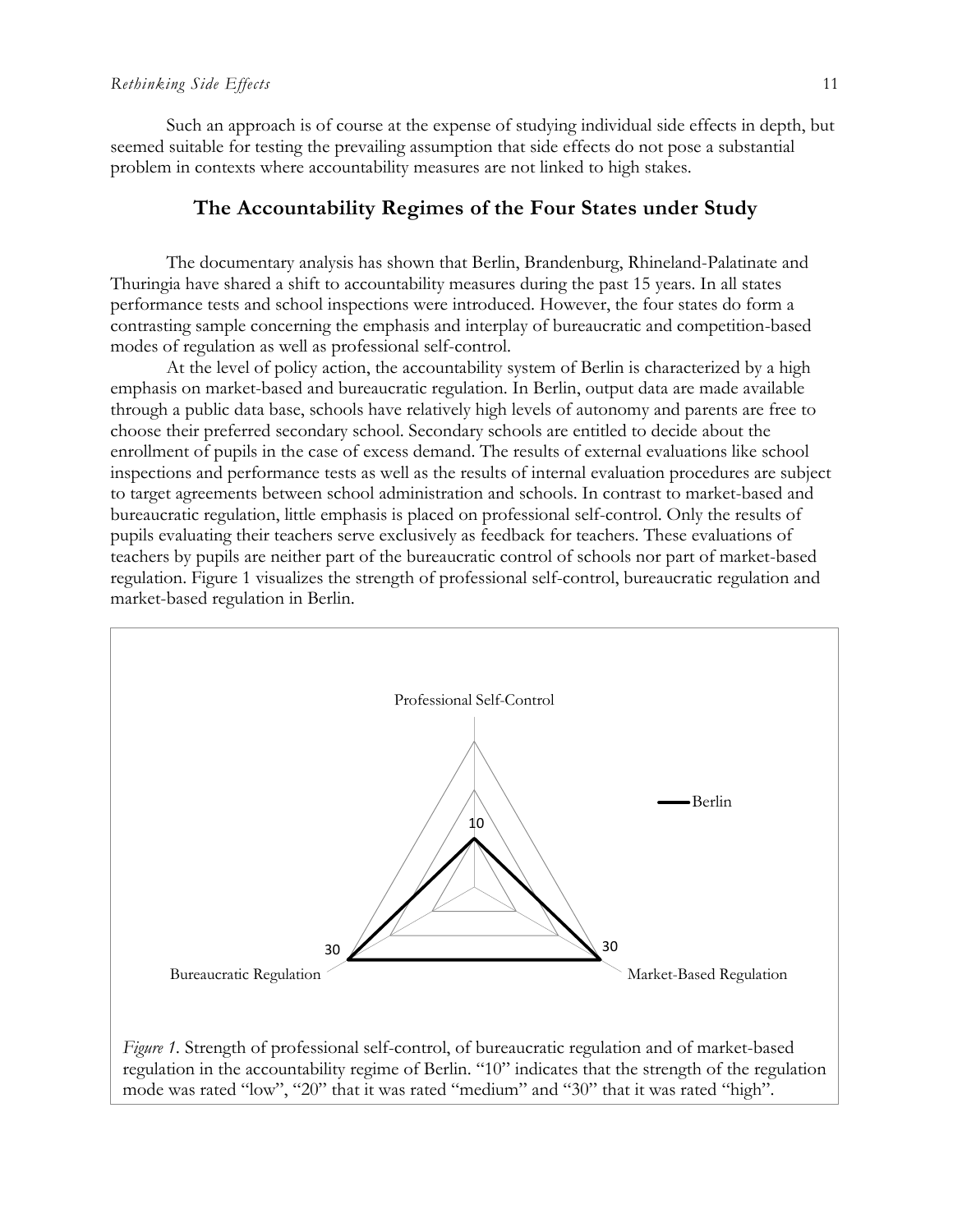Brandenburg has introduced the same accountability measures as Berlin during the last 15 years. Differences between Berlin and Brandenburg occur less at the level of policy action, but might be fundamental at the level of policy implementation. It can be assumed that market and competitive pressures play a more important role in Berlin, because it is a city state and Brandenburg a territorial state. Figure 2 shows the strength of the different modes of regulation in Brandenburg.



regulation in the accountability regime of Brandenburg. "10" indicates that the strength of the regulation mode was rated "low", "20" that it was rated "medium" and "30" that it was rated "high".

In contrast to Berlin and Brandenburg, Rhineland-Palatinate places considerable emphasis on data-based bureaucratic regulation and attributes only a minor role to market-based regulation and professional self-control. Subsequent to feedback from external evaluation (like performance tests and school inspections) as well as of internal evaluations, schools are obliged to submit target agreements to the administration. Market-based regulation is rated "low", because schools have some degree of autonomy and school choice is introduced for secondary schools, but evaluation results are not publicly available. Figure 3 presents the strength of the three modes of regulation in Rhineland-Palatinate.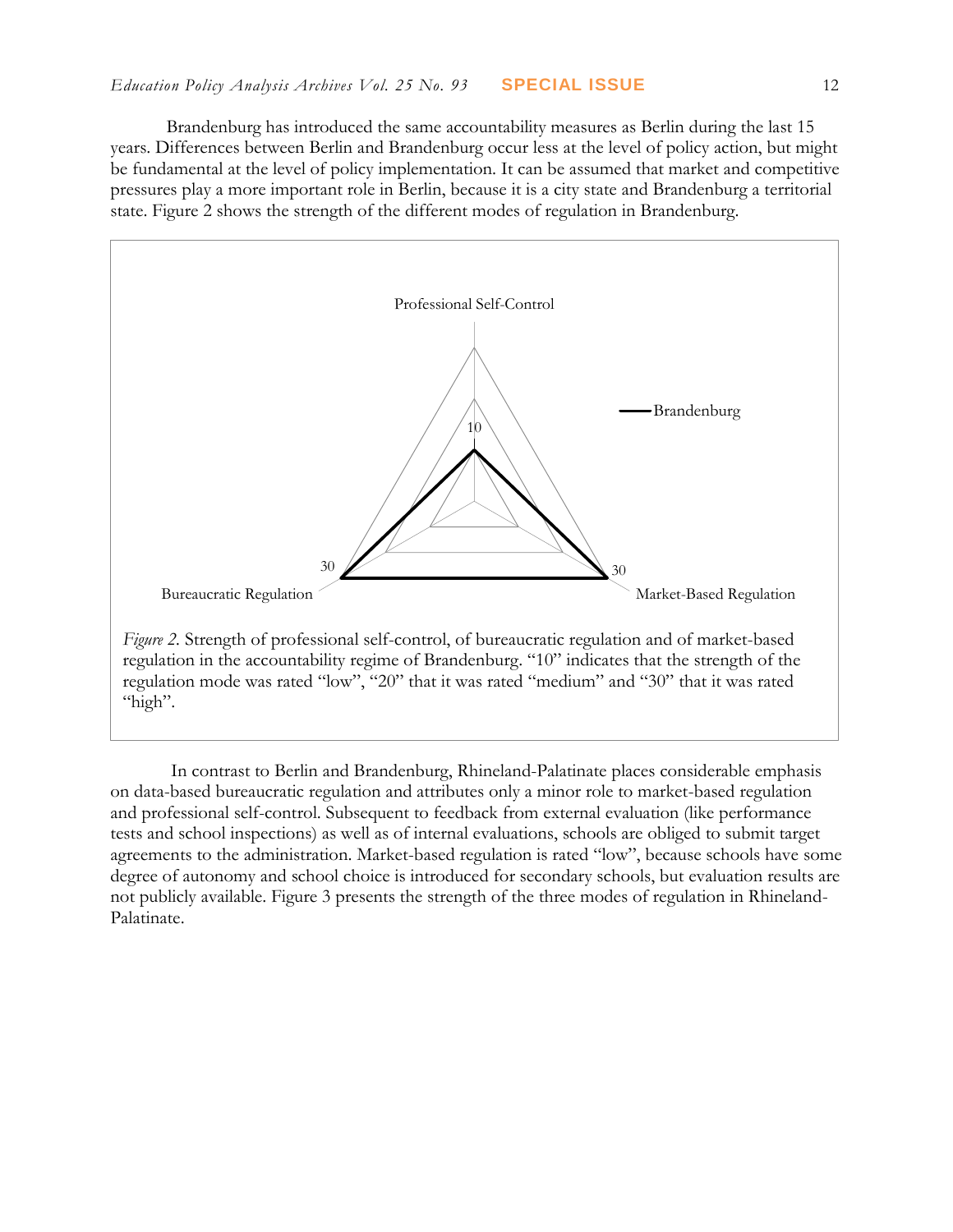

Compared to the other three federal states, Thuringia places the greatest emphasis on professional self-control. The emphasis on professional self-control was rated "medium", because it is left to schools and teachers to deal with evaluation results from performance tests and internal evaluations. The strength of bureaucratic regulation as well as market-based regulation was rated "low", because target agreements between administration and schools are only required subsequent to school inspections. In Thuringia, schools have only a low degree of school autonomy, school choice of secondary schools has not been introduced at a statewide level, and no public data base containing output data has been established. Figure 4 displays the strength of the three regulation modes in Thuringia.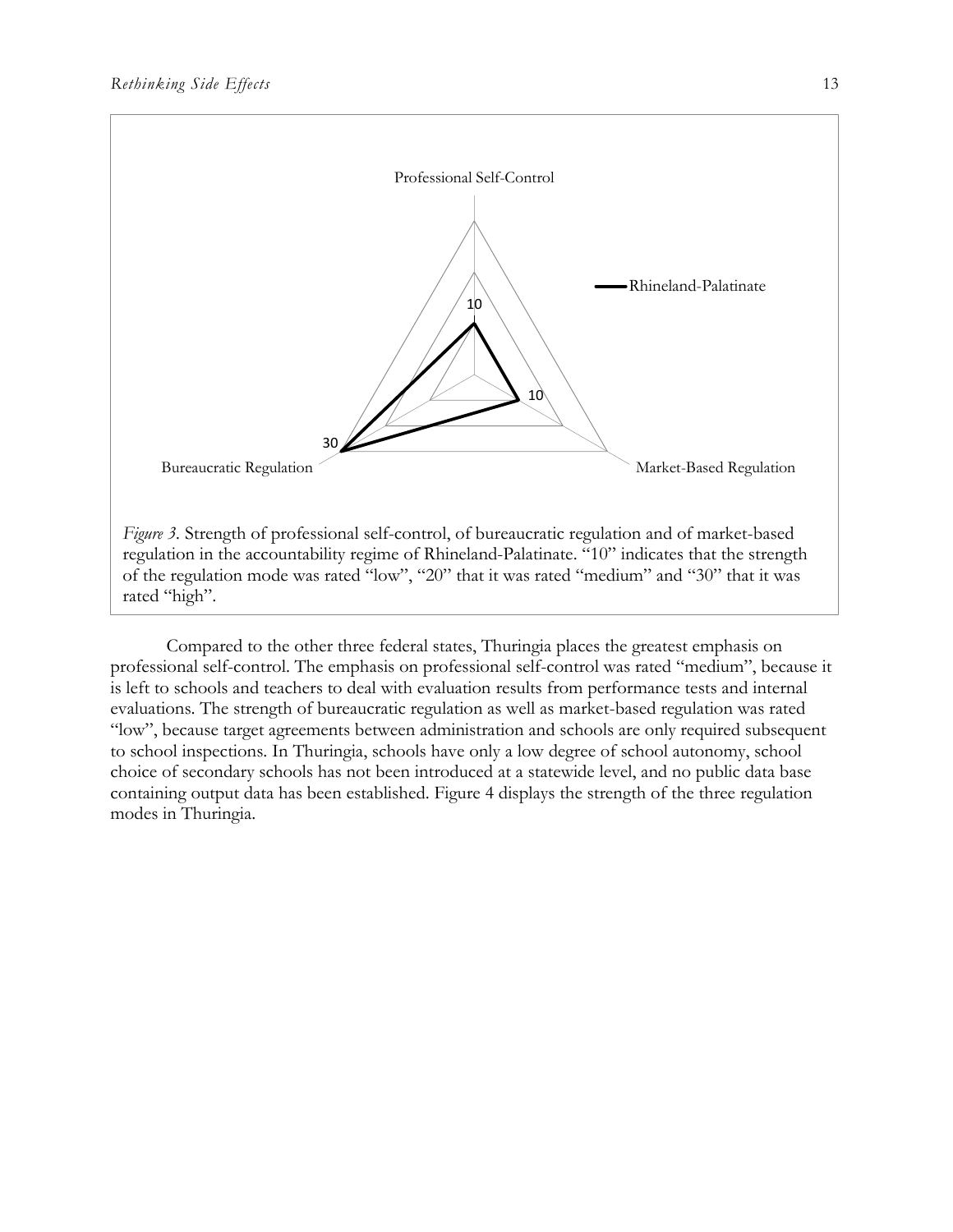

The analysis of policy documents shows that the accountability regimes of the four states can be characterized as either no- or low-stakes contexts. On a scale measuring the degree to which gratifications and sanctions are linked to evaluation results from "no stakes" to "high stakes" the accountability regimes of Berlin and Brandenburg can be characterized as low-stakes rather than nostakes contexts. In Berlin and Brandenburg, it is compulsory to publish evaluation data, so school choice can be based on a school's achievement in performance tests and school inspections. Thus, parents' choices of schools can function as more informal sanctions or gratifications attached to evaluation results. In addition, formal sanctions are linked to low performances in school inspections in Berlin and Brandenburg. In both states, the period between inspections is shortened if schools are judged as being in need of substantial development, and these schools are put under closer administrative control. In contrast to Berlin and Brandenburg, no formal sanctions and gratifications are bound to evaluation results in Rhineland-Palatinate and Thuringia. Therefore, both states are nostakes rather than low-stakes contexts, although evaluation data are subject to target agreements between schools and administrators which means, strictly speaking, that evaluation results do not serve as "feedback only". Nevertheless, in comparison to the other three states, the accountability regime of Thuringia comes closest to "no stakes" since least emphasis is put on data-based administrative control. 3

 $\overline{a}$ 

<sup>&</sup>lt;sup>3</sup> After the Nefo study terminated in 2014, substantial changes have occurred in the structure of the accountability regime of Thuringia. Since 2015, Thuringia's school inspection program is temporarily suspended. As target agreements were linked to school inspections, data-based administrative control of schools does not play any role anymore. At present, evaluation data do exclusively serve as feedback for schools and teachers.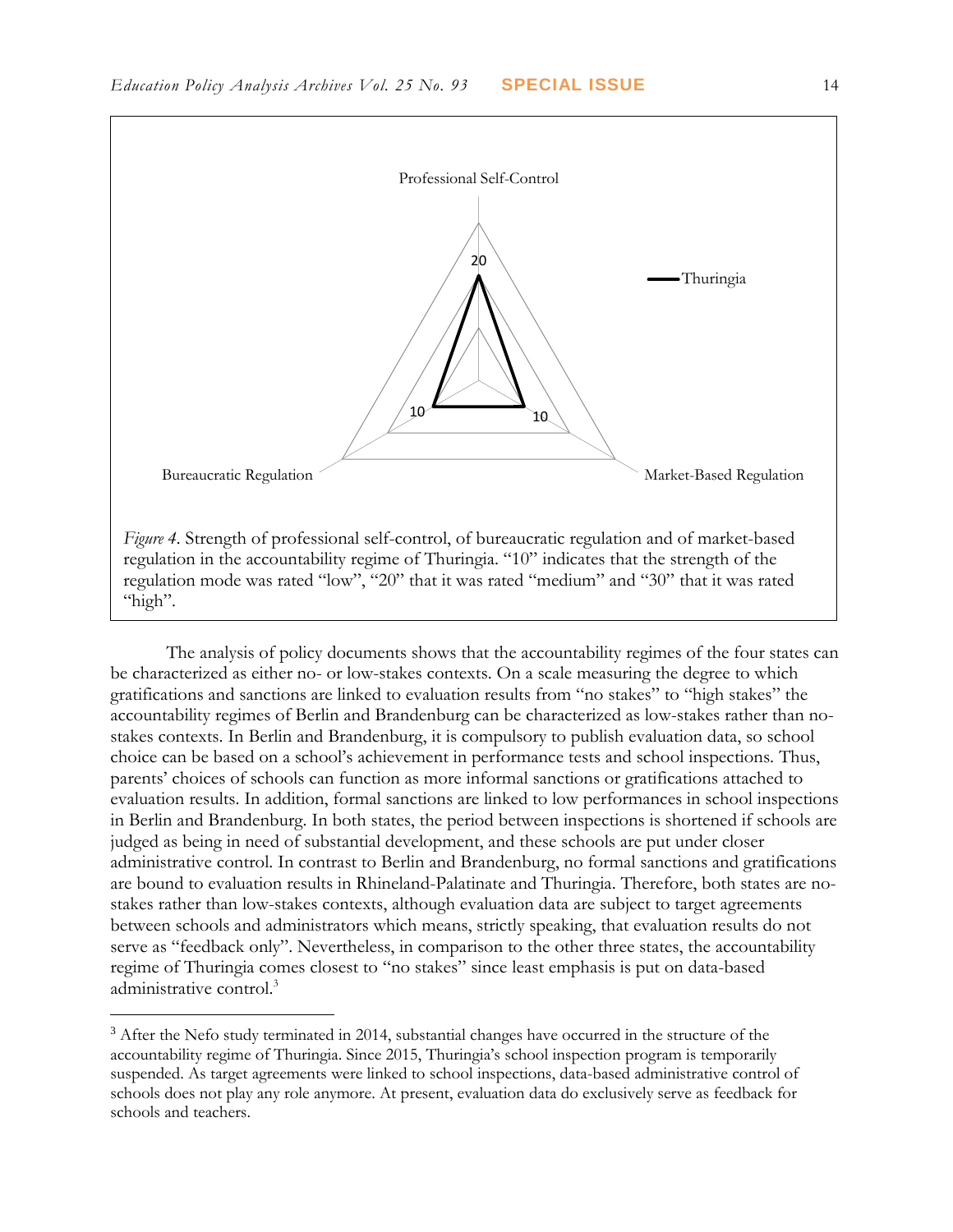# **A List of Side Effects**

As outlined above, the survey in the Nefo project was based on a list containing side effects known from the Anglo-American discussion and those detected in the interview study. This list is presented in Table 4. It aims to provide a broad overview of the range of identified side effects, but it does not claim to be exhaustive.

## Table 4

*List of Side Effects*

- I. Side effects on the behavior of teachers and principals
	- 1. On the level of teaching

| Reallocation I               | Reallocation of resources between different domains of<br>performance                                                                                  |
|------------------------------|--------------------------------------------------------------------------------------------------------------------------------------------------------|
| Reallocation II              | Reallocation of resources within certain domains of<br>performance                                                                                     |
| Reallocation III             | Reallocation of individual support                                                                                                                     |
| Reallocation IV              | Restricting education to performance- and competence<br>considerations                                                                                 |
| Coaching I                   | Preparing for formal peculiarities of tests                                                                                                            |
| Coaching II                  | Preparing for peculiarities of test items with regard to<br>their contents.                                                                            |
| Cheating I                   | Preparing for a certain upcoming test ('teaching to the<br>test'                                                                                       |
| Cheating II                  | Support and corrections during the test                                                                                                                |
| Cheating III                 | Subsequent corrections of test items                                                                                                                   |
| Cheating IV                  | Inappropriate grading to improve results                                                                                                               |
| Myopia                       | Focusing on short-term external requirements                                                                                                           |
| Ossification                 | Sticking to routinized methods                                                                                                                         |
| Assimilation of teaching I   | Adopting a psychometrical test culture for the purpose<br>of teaching                                                                                  |
| Assimilation of teaching II  | Focusing on competence indicators instead of long-term<br>educational processes (orientation towards output<br>instead of orientation towards outcome) |
| Assimilation of teaching III | Lowering the attainable level of instruction by adjusting<br>it to the level of regulated standards                                                    |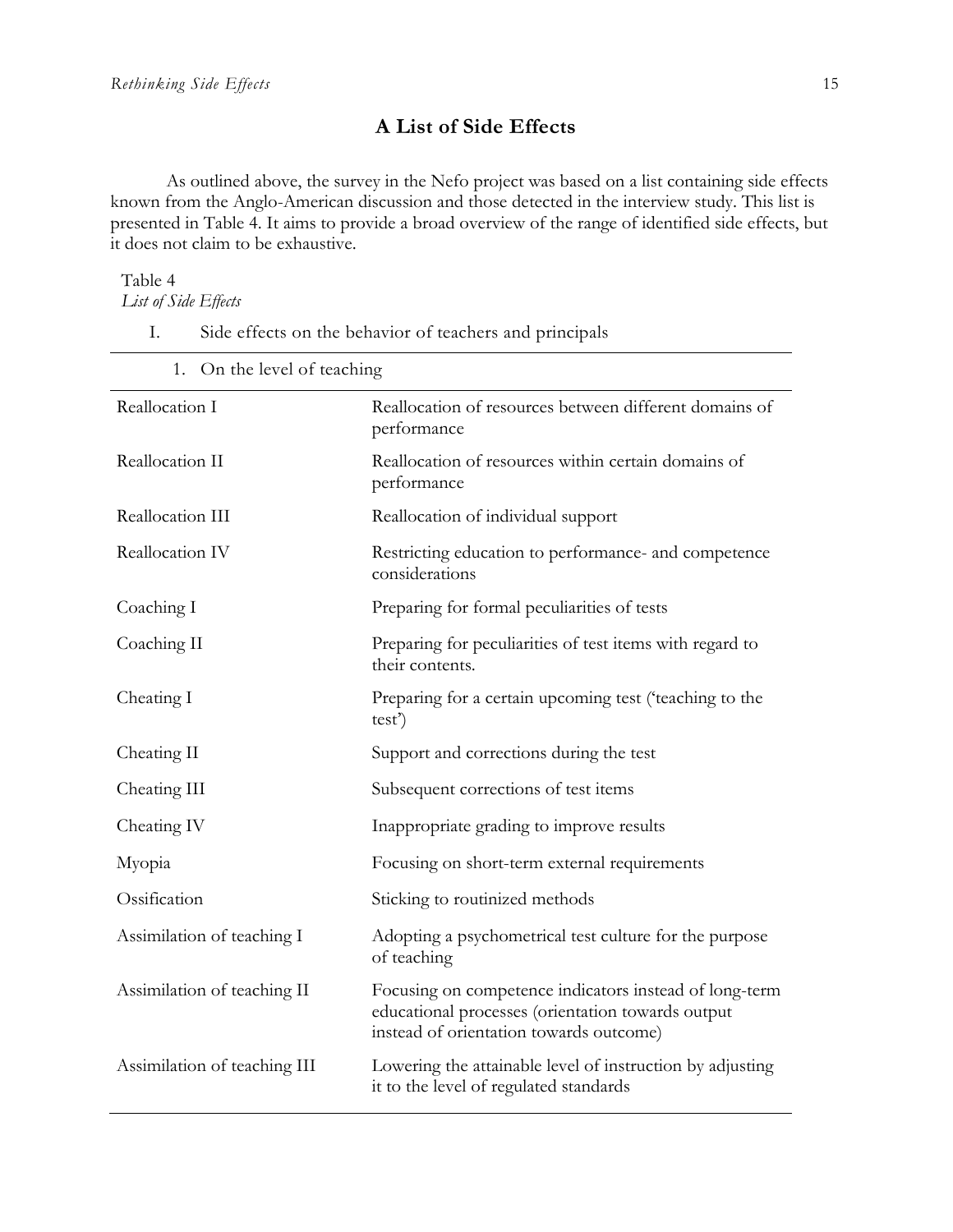## Table 4 (Cont'd.) *List of Side Effects*

2. On the level of schools

| Cream skimming I                                              | Recruiting high performance pupils                                                                           |
|---------------------------------------------------------------|--------------------------------------------------------------------------------------------------------------|
| Cream skimming II                                             | Expelling weak performers                                                                                    |
| Predatory competition instead of<br>quality-based competition | Crowding out schools by poaching pupils                                                                      |
| Test pool selection I                                         | Occasionally excluding weak performers from tests                                                            |
| Test pool selection II                                        | Permanently excluding weak performers from tests                                                             |
| Test pool selection III                                       | Additional training and delayed testing of pupils with weak<br>performance in preparation for tests          |
| Inspection pool selection                                     | Occasionally excluding poorly performing teachers from school<br>inspection                                  |
| Mobilization of external<br>resources I                       | By parents                                                                                                   |
| Mobilization of external<br>resources II                      | By private service providers                                                                                 |
| Mobilization of external<br>resources III                     | By the school environment e.g. companies that support the<br>school                                          |
| Increase of transaction costs I                               | By documenting a system of accountability (Shifting resources<br>away from the core business of instruction) |
| Increase of transaction costs II                              | By increasing advertising (Shifting resources away from the<br>core business of instruction)                 |
| Declining quality by shifting<br>resources                    | Declining quality of teaching by hiring less qualified staff                                                 |
| Mimetic isomorphism                                           | Adopting 'legitimate models' at the level of instruction and<br>organization                                 |
| Window dressing                                               | Optimizing the appearance of the school in short-term<br>preparation for school inspections                  |
| Work to rule                                                  | Restricting activities to the level of set standards                                                         |
| Hierarchization of the principal-<br>teacher-relationship     | Monitoring and pressure tend to dominate the principal's role                                                |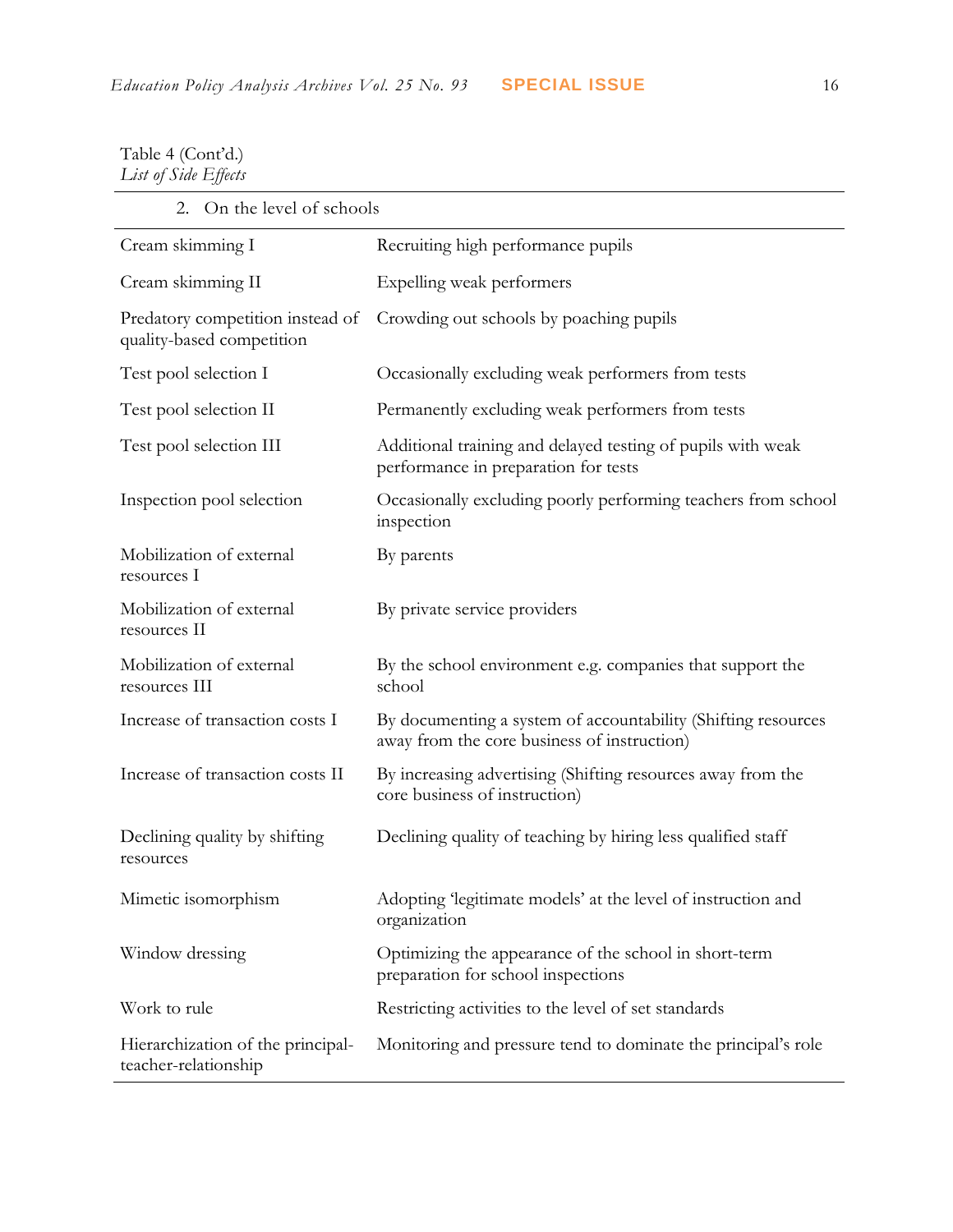## Table 4 (Cont'd.) *List of Side Effects*

II. Side effects impacting on the attitudes of teachers and principals

| Effects of deprofessionalization<br>$\bf{I}$ | Partly delegating teachers' tasks to experts who are external to<br>the profession                      |
|----------------------------------------------|---------------------------------------------------------------------------------------------------------|
| Effects of deprofessionalization<br>П        | Allocating tasks to teachers who are external to the profession                                         |
| Conflicts with professional<br>integrity     | Conflicts between required demands and professional<br>educational convictions                          |
| Dependency on expert<br>judgements           | Feedback from experts becomes the main criterion for self-<br>assessment of teachers and their teaching |
| Competitive thinking                         | Teachers' competitive thinking interferes with inner-school<br>cooperation                              |
| Change of motivation                         | Increase or decrease of existing motivations through incentives                                         |
| Restricted autonomy by<br>accountability     | Control is considered to interfere with professional autonomy                                           |
| Erosion of trust I                           | Vote of no confidence by educational policy and<br>administration                                       |
| Erosion of trust II                          | Distrusting educational policy and administration                                                       |
| Erosion of trust III                         | Parental distrust                                                                                       |
| Erosion of trust IV                          | Distrusting parents and the school environment                                                          |
| Mental costs                                 | Experiencing overextension, stress, fear, frustration,<br>uncertainty etc.                              |

Section I of the table contains side effects at the behavioral level of teachers and principals. This section is divided into behavioral effects at the teaching level and effects at the school level. Section II of the table contains the side effects impacting on teachers' attitudes. Unfortunately, it is beyond the scope of this paper to outline the argument underlying the classification of each of the listed effects, but most of the side effects listed in Table 1 are well known in the Anglo-American debate and therefore need no further explication (Bagley, 2006; Ball, 2003a, 2003b; Finnigan & Gross, 2007; Hamilton et al., 2007; Hargreaves & Goodson, 2006; Hursh, 2007; Koretz, 2005; Nichols & Berliner, 2007; Popham, 2006; Smith, 1993, 1995; Troman, 2000; Valli & Buese, 2007). At this point, we must confine ourselves to elaborating on two phenomena that have been less prominent until now, namely the "assimilation of teaching" and "dependency on expert judgement". The reasons why these effects have not yet received much attention may be that they are examples of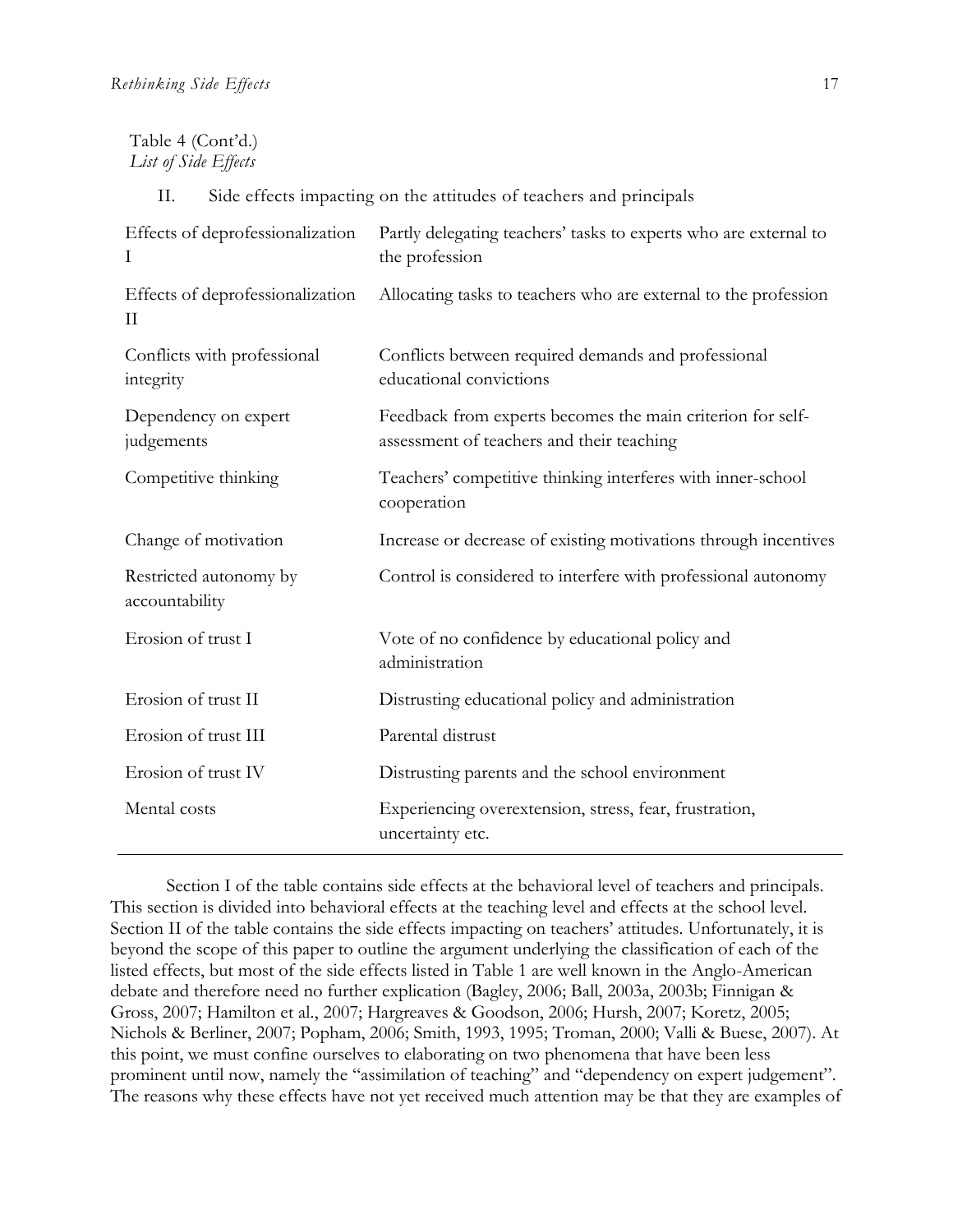side effects that occur when teachers conform to the measurement system and that both phenomena can be described as the corruption of educators. Until now, a focus on side effects that occur as a result of avoiding accountability pressures and a focus on such side effects that can be understood as corruption of indicators seems to be prevailing in the discussion.

"Assimilation of teaching" entails long-term cultural effects on the conduct of teaching. We found three different forms: (1) Assimilation of teaching is the case with teachers who use test items to teach pupils (Assimilation of teaching I). Proponents of accountability in education might consider this a positive effect. In Germany, the Institute for Educational Quality Improvement (IQB) maintains a database containing test items that were used in former standards-based tests. The database not only contains test items and information on rating answers, but also didactical comments for teachers. Notwithstanding, using test items for teaching can be problematic, because test items and teaching activities fulfill different requirements. While test items aim at evaluating pupils' competencies, didactical tasks are supposed to initiate learning. Thus, the requirements for didactical tasks and test items are inherently different (Benner, 2007; Blömeke, 2009). (2) Another form of assimilation of teaching is the alignment of teaching to competence indicators (output) instead of orienting teaching to long-term developments (outcome). In the literature, various conceptualizations of output and outcome can be found. Here, we follow Chapman (2008) and Schreyer (2002) in defining output as the direct and immediate effects of teaching, i.e. student performance in terms of skills and competencies. Outcome, on the other hand, refers to the indirect long-term effects of schooling, e.g. participation in society (Chapman, 2008; Schreyer, 2002). The greater the gap between output and outcome, the greater the risk of tests being mistaken for indicators of outcome, instead of output (Shavelson & Huang, 2003). In education, measurable output, such as reading literacy, refers to basic skills. Basic skills are no doubt important, but they are relevant because they are fundamental to higher aims, such as educating students to think critically (Wagner, 1989). (3) When analyzing the interviews, we also found that teachers lowered the aspiration level of their teaching in reaction to standards or tests. If this is the case, a class will not achieve its full potential performance level. It is obvious that this substantially contradicts aims at enhancing quality in education.

Similar to different forms of "assimilation of teaching", "dependency on expert judgement" is a side effect of accountability in education which mostly goes unnoticed. As Biesta (2015) points out, teaching is a practice which cannot be guided by predefined aims and clear-cut rules of action. It is a practice which needs to take into account the distinctive features of a pupil or a class. Decisions have to be made in accordance with the characteristics of individual cases. If teachers underestimate the role of judgement in favor of instructive prescriptions, Schütze (1996) speaks of a 'professional self-misunderstanding' (p. 237). He stresses that understanding professional practice as a technological production process results in inefficiency.

Both the "assimilation of teaching" and "dependency on expert judgement" are examples of side effects that become evident only if one acknowledges that not only evading but also adapting to accountability structures constitute problematic effects. The rather explorative comparative, quantitative study of the Nefo study gives hints for the explanation of both adaptive behavior according to incentives and evasive behavior contrary to incentives.

# **Side Effects as Adaptive Behavior (According to Incentives) and Evasive Behavior (Contrary to Incentives)**

The quantitative data analysis of our survey revealed that some side effects are commonly observed by school teachers, while others are not. Accordingly, side effects can be grouped broadly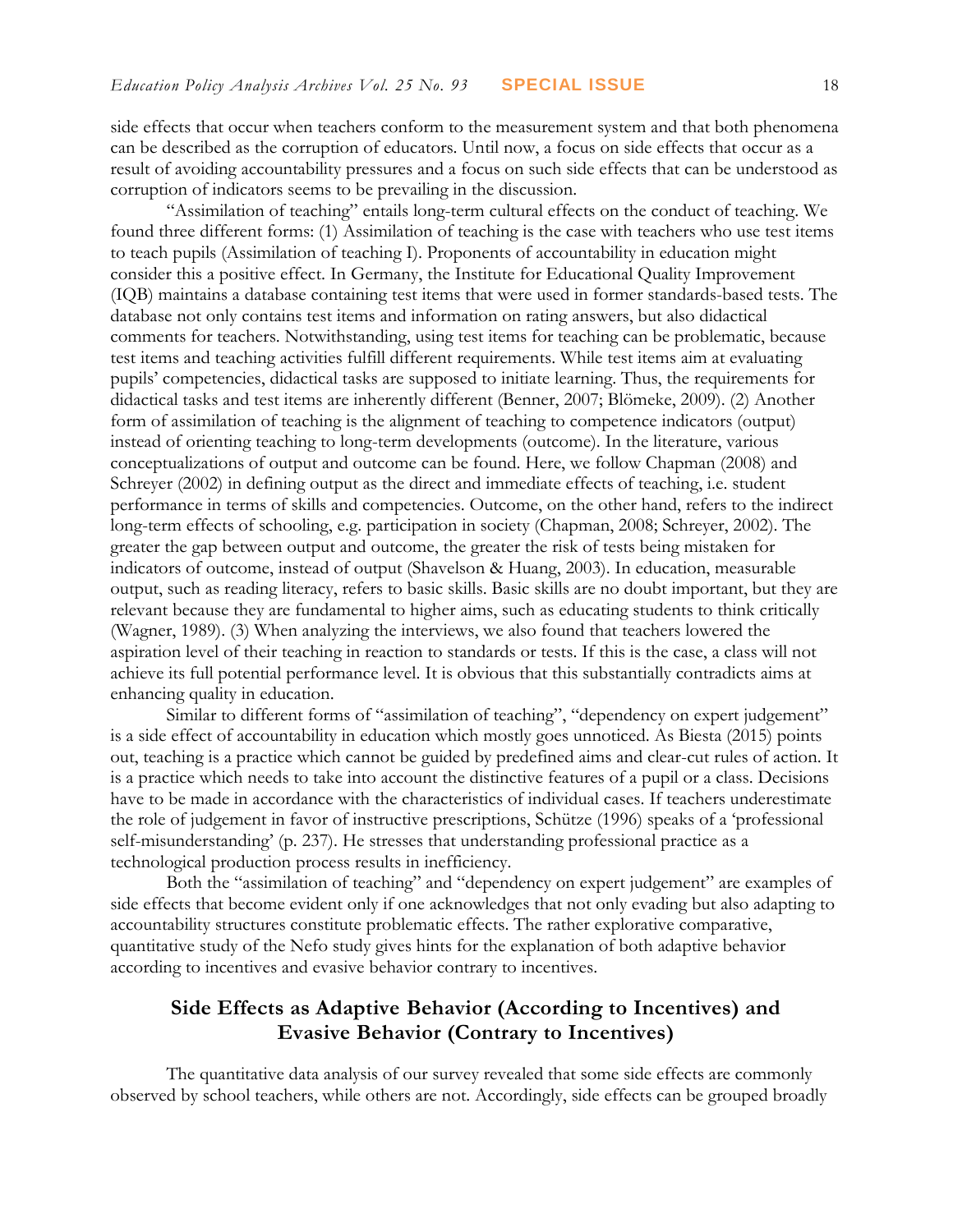in two clusters, one containing side effects which are perceived by the majority of teachers in all four states, and the second cluster comprising side effects which are reported by the minority of teachers in at least one federal state. Asking what the side effects that were observed by most respondents have in common, we found that such side effects can be understood as adaptive behavior (according to incentives*)*, while side effects, which were reported by the minority of teachers in at least one federal state, are forms of evasive behavior (contrary to incentives).

It is beyond the scope of this paper to present results for the variety of side effects studied, so we restrict ourselves to the presentation of results for a selection of side effects. Table 5 gives an overview of the frequency distribution of the side effects described in the paper.

|                                                                    | Responses     |                     |                 |                    |                        |     |
|--------------------------------------------------------------------|---------------|---------------------|-----------------|--------------------|------------------------|-----|
| Side effect                                                        | State         | Agree<br>completely | Agree<br>partly | Disagree<br>partly | Disagree<br>completely | N   |
| Coaching                                                           | BE            | 25.1(0.04)          | 41.5 $(0.04)$   | 19.1(0.03)         | 14.3 $(0.03)$          | 229 |
| Do you use test items of older<br>test booklets in preparation for | $\mathbf{RP}$ | 18.5(0.03)          | 40.7(0.03)      | 17.8(0.02)         | 23.0(0.03)             | 498 |
| VERA?                                                              | TH            | 26.2(0.03)          | 42.5 $(0.03)$   | 21.2(0.03)         | 10.1(0.02)             | 341 |
|                                                                    | $\rm BB^*$    | 39.7 $(0.03)$       | 42.6 $(0.03)$   | 9.2(0.02)          | 8.4(0.02)              | 325 |
| Myopia                                                             | $BE*$         | 27.6(0.03)          | 48.0 $(0.03)$   | 22.6 $(0.02)$      | 1.9(0.01)              | 464 |
| I have the impression that                                         | $RP*$         | 15.8(0.01)          | 54.0 (0.02)     | 26.4(0.02)         | 3.8(0.01)              | 923 |
| education has been guided by<br>the short-term fulfillment of      | TH            | 11.7(0.02)          | 44.1 $(0.03)$   | 38.9 $(0.03)$      | 5.3 $(0.02)$           | 460 |
| predefined quality measures for<br>the past years.                 | $\rm BB^*$    | 18.7(0.02)          | 52.3 $(0.03)$   | 25.0(0.02)         | 4.0(0.01)              | 532 |
|                                                                    |               |                     |                 |                    |                        |     |
| Assimilation of Teaching                                           | $BE*$         | 20.9(0.02)          | 46.4 $(0.03)$   | 30.3(0.02)         | 2.4(0.01)              | 466 |
| I have the impression that the<br>orientation towards long-term    | $\mathbf{RP}$ | 13.4(0.01)          | 42.5 $(0.02)$   | 39.2 (0.02)        | 4.8 $(0.01)$           | 933 |
| educational processes has taken                                    | TH            | 11.9(0.02)          | 40.4(0.03)      | 43.1 $(0.03)$      | 4.6 $(0.01)$           | 466 |
| a back seat in recent years.                                       | $BB*$         | 17.1(0.02)          | 48.8 (0.03)     | 30.3(0.03)         | 3.8(0.01)              | 528 |

Table 5 *Response Rates for Selected Items (cf. text)*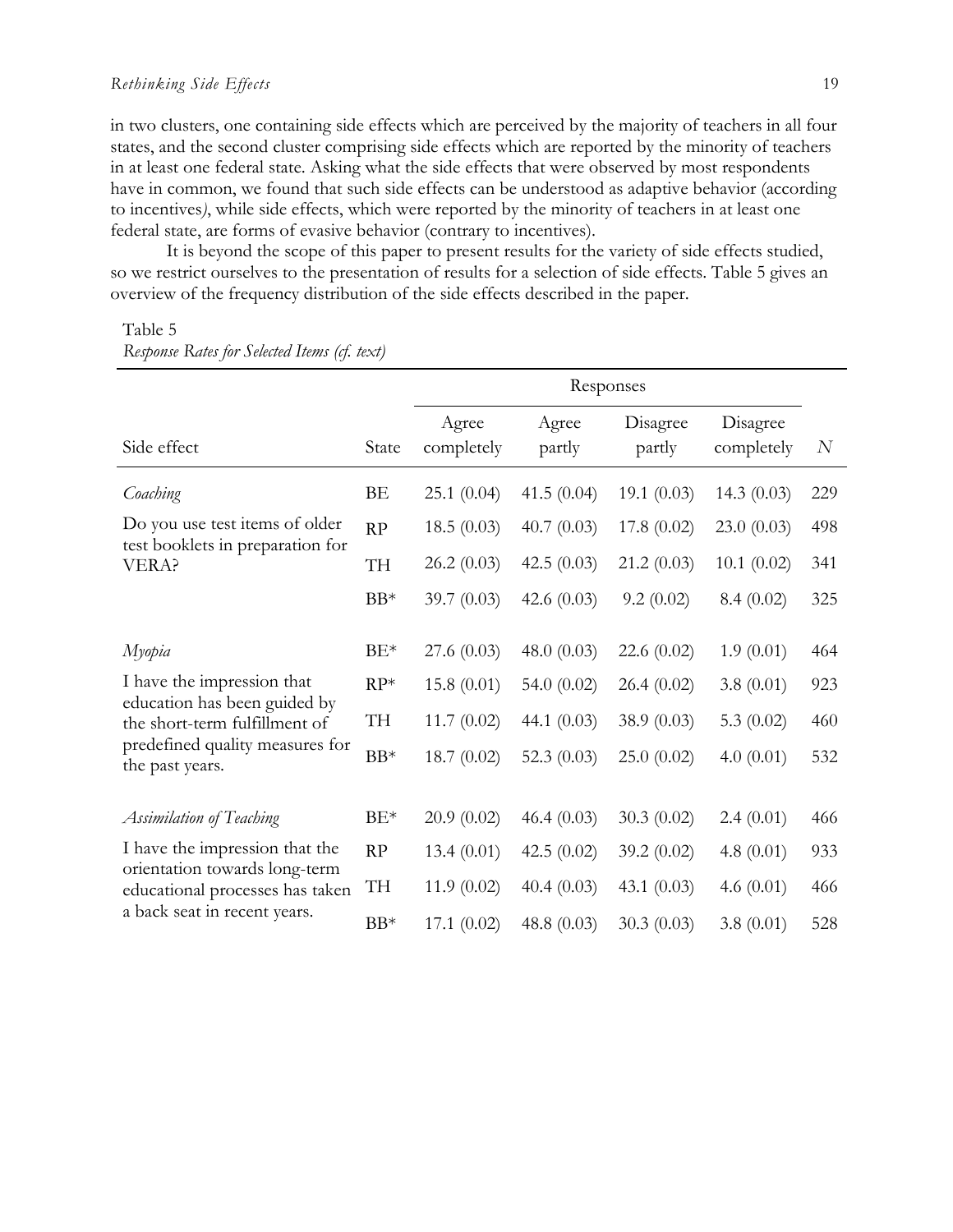|                                                                                                    | Responses |                     |                 |                    |                        |                  |
|----------------------------------------------------------------------------------------------------|-----------|---------------------|-----------------|--------------------|------------------------|------------------|
| Side effect                                                                                        | State     | Agree<br>completely | Agree<br>partly | Disagree<br>partly | Disagree<br>completely | $\boldsymbol{N}$ |
| Cheating                                                                                           | $BE*$     | 7.0(0.02)           | 40.9(0.03)      | 28.4(0.04)         | 23.7(0.04)             | 206              |
| Individual teachers use the time                                                                   | $RP*$     | 7.2(0.02)           | 37.5(0.03)      | 33.3 $(0.03)$      | 22.2(0.02)             | 468              |
| between receiving the test<br>booklets and conducting the                                          | TH        | 1.2(0.01)           | 38.1 $(0.03)$   | 30.9(0.04)         | 29.8(0.03)             | 292              |
| test to practice some of the<br>upcoming test items with the<br>students.                          | <b>BB</b> | 8.9(0.02)           | 39.8 $(0.04)$   | 26.2(0.03)         | 25.1(0.04)             | 292              |
| Cream Skimming                                                                                     | ΒE        | 5.3 $(0.05)$        | 21.1(0.09)      | 31.6 $(0.11)$      | 42.1 $(0.11)$          | 19               |
| Over the past few years, our<br>school has increased its efforts<br>to avoid accepting pupils with | RP        | 9.6(0.04)           | 5.8 $(0.03)$    | 25.0(0.06)         | 59.6 $(0.07)$          | 52               |
|                                                                                                    | TH        | 6.2(0.04)           | 0.0(0.0)        | 18.8(0.07)         | 75.0(0.08)             | 32               |
| poor performance                                                                                   | <b>BB</b> | 6.5(0.04)           | 9.7(0.05)       | 22.6(0.08)         | 61.3(0.09)             | 31               |

#### Table 5 (Cont'd.) *Response Rates for Selected Items (cf. text)*

*Note*. BE = Berlin; RP = Rhineland-Palatinate; TH = Thuringia; BB = Brandenburg; Information in percent; () Standard errors in parenthesis; a weighted distribution is presented for "Coaching", "Myopia", "Assimilation of Teaching" and "Cheating"; an unweighted distribution is presented in the case of "Cream Skimming"; \* Statistically significant differences compared to Thuringia (*p*≤0.05); for significance testing, the response categories "agree completely" and "agree partly" were combined to one category "agreement" and the response categories "disagree partly" and "disagree completely'" were combined to one category 'disagreement'.

### **Adaptive Behavior According to Incentives**

Adaptive behavior refers to side effects that might seem unproblematic at first sight because accountability itself serves as reference point for teaching practice. There are two ways in which accountability stimulates adaptive behavior, one way is that certain forms of behavior are conveyed symbolically at the model level, as is the case with Etzioni's observation that what is measured is what matters (1964). Such side effects are essentially systematic effects of accountability of education. The second way is less subtle; certain kinds of behavior are communicated to teachers as desired behavior at the level of accountability regimes. This is achieved, for example, through the decision to establish a database with old test items open to teachers, and is therefore a matter of implementation features.

"Myopia" and "assimilation of teaching" (see Table 4) are examples of the first case. In our survey, we asked teachers to agree or disagree with the statement "I have the impression that education has been guided by the short-term fulfillment of predefined quality measures for the past few years." 76% of teachers in Berlin, 71% in Brandenburg, 70% in Rhineland-Palatinate and 56% in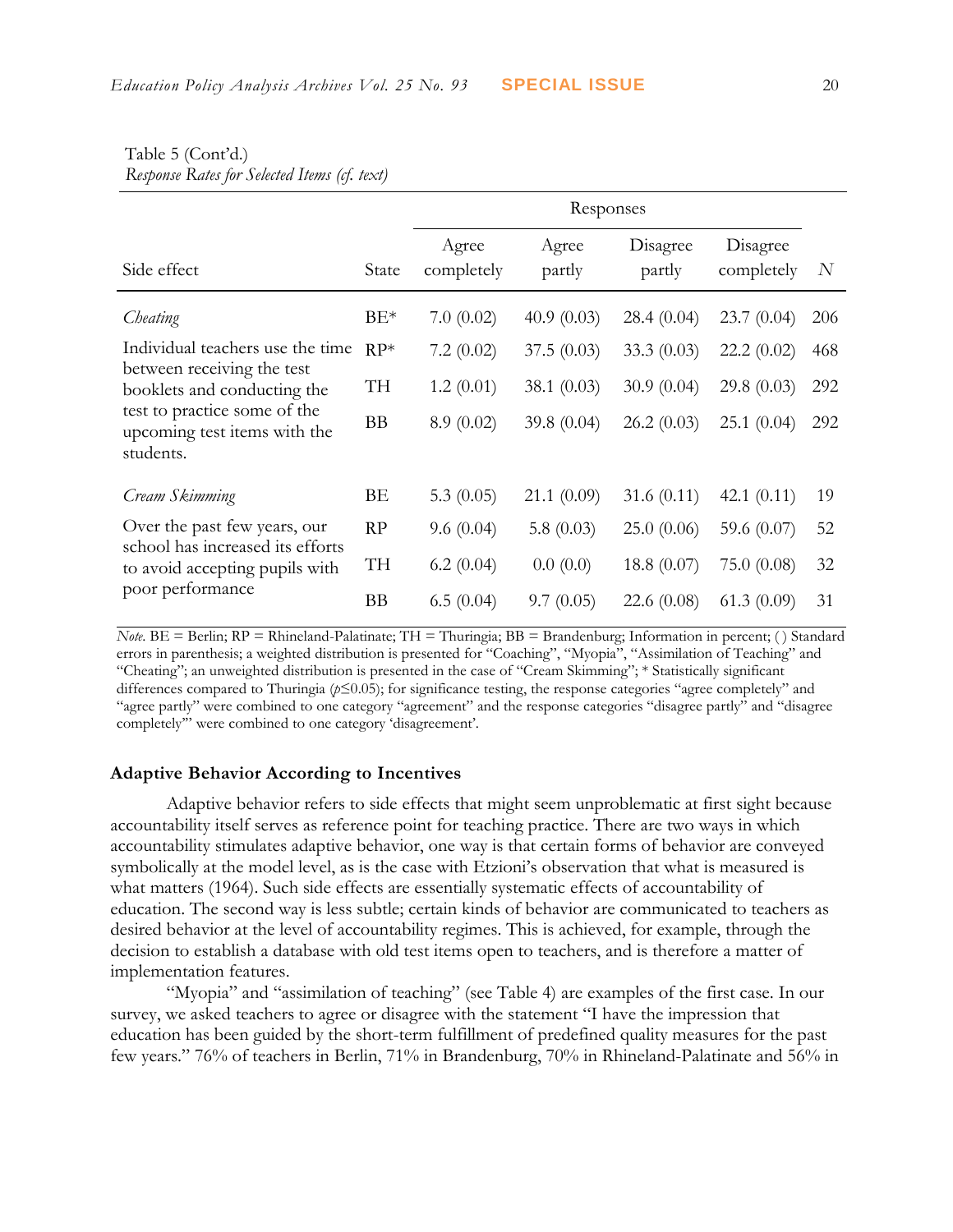Thuringia agreed with this statement.<sup>4</sup> At the same time, the majority of teachers in the four states reported that the orientation towards long-term educational processes has taken a back seat in recent years.

Other kinds of adaptive behavior can be understood as the teachers' reaction to opportunities that are created actively by policy makers and administrators. "Coaching" with test items from recent tests is an example of this. Such coaching is actively promoted in Germany at the system level. Not only are old test items made publicly available via the IQB-data base mentioned above, but also the use of the data base is actively suggested in official administrative instructions (Senatsverwaltung für Bildung, Jugend und Wissenschaft, 2013), ministerial circulars (MBJS, 2014) as well as some institutional websites, e.g. Berlin-Brandenburg Institute for School Quality Improvement (ISQ). In all four federal states, the majority of teachers report preparing for standards-based tests with old test items. Eighty-two percent of teachers in Brandenburg report using older versions of test booklets to prepare for tests. Fewer teachers report doing so in Thuringia (69%), Berlin (67%) and Rhineland-Palatinate (59%). A discussion of the positive and negative consequences of coaching for the validity of test results is given by Koretz (2005). Substantive coaching that capitalizes on certain aspects of test content may lead to score inflation, while nonsubstantive coaching, focusing on arbitrary aspects of test items, may improve validity by removing irrelevant barriers to performance.

## **Evasive Behavior Contrary to Incentives**

While adaptive behavior was reported by the majority of teachers in our study, only the minority of teachers reported such side effects which we termed evasive behavior. Examples at the classroom level include violations of regulations in the context of standards-based tests and school inspections, as well as coaching in terms of using special preparation booklets, which goes beyond actively promoted coaching, as in using old test items to prepare students for tests. At the school level, strategies such as "cream skimming", "test pool selection" and the "exclusion of teachers from school inspections" could be attested. In these cases, teachers try to evade accountability pressures with strategies that are by no means imposed or desired by proponents of accountability.

The degree to which teachers agree with items which refer to forms of evasive behavior, ranges from relatively high agreement to almost no agreement. For instance, teachers agree with the following item: "Individual teachers use the time between receiving the test booklets and conducting the test to practice some of the upcoming test items with the students". 49% of teachers in Brandenburg, 48% in Berlin, 45% in Rhineland-Palatinate and 39% in Thuringia agree with the item. These forms of "cheating" call the comparability of test results into question, but might promise teachers a reasonable way to avoid being blamed for bad test results. With respect to this result, we must concede that the test item is rather complex, so that it might be misinterpreted as asking about "test preparation" rather than "cheating".

Less agreement was reported on the item "Over the past few years, our school has increased its efforts to avoid accepting pupils with poor performance." This item was only administered to school principals, 24% in Berlin, 16% in Brandenburg, 15% in Rhineland-Palatinate and 7% of principals in Thuringia agreed with the item. Thus, "cream skimming" does not seem to be widely spread in the four German federal states, yet it is present even in the context of no and low stakes.

Almost no agreement was found concerning the item "Sometimes, individual teachers are encouraged to stay home on days when the school inspection takes place." Even though almost no teachers agreed with the item, it is still remarkable that – contrary to what we expected – at least a

 $\overline{a}$ 

<sup>4</sup> "Agreement" comprises the categories "agree completely" and "agree partly".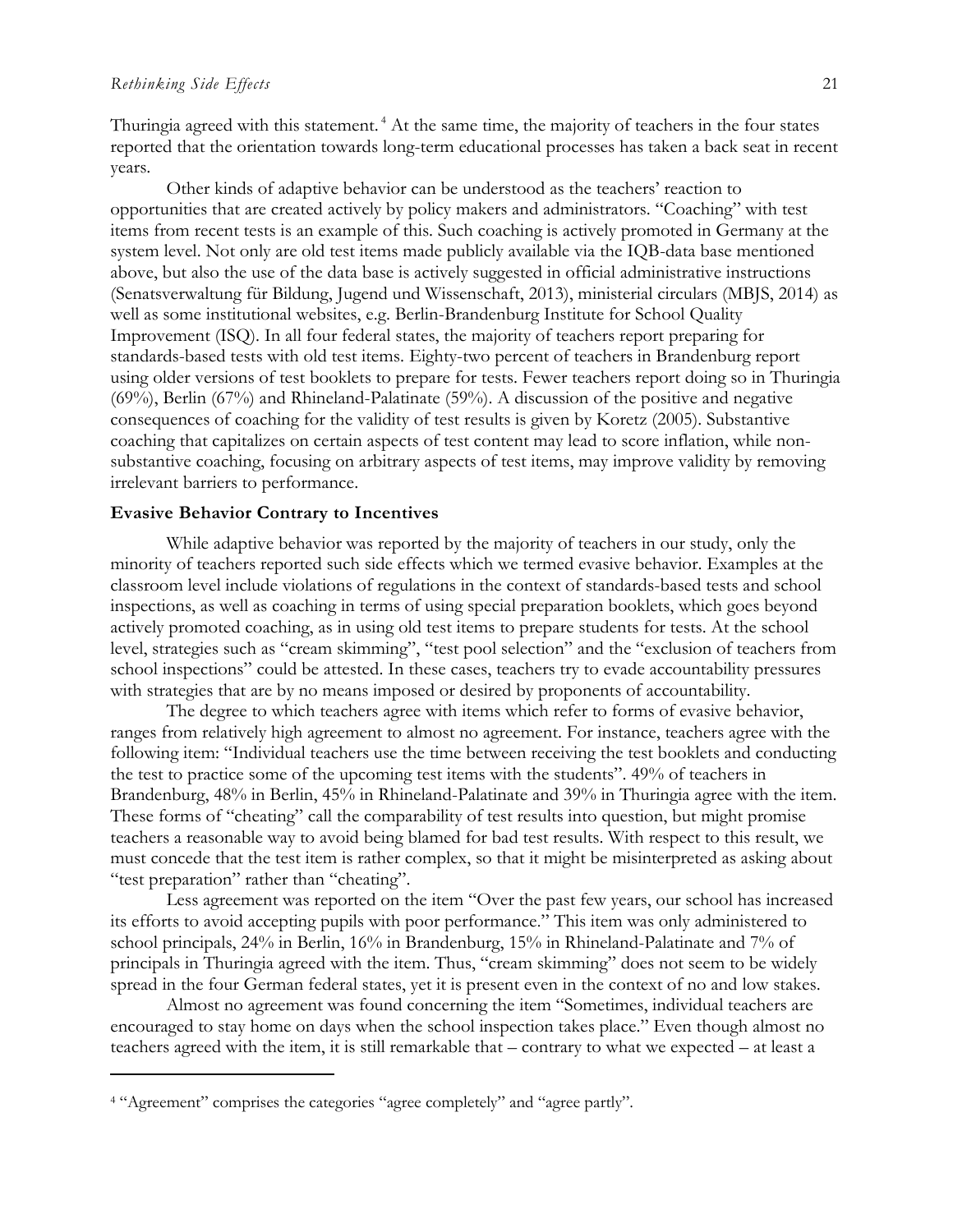small number of teachers in Berlin, Rhineland-Palatinate and Brandenburg did report that individual teachers are advised to stay home while a school inspection is conducted. In Thuringia, none of the teachers agreed with the item.

When we look at the response pattern to the variety of items operationalizing evasive behavior, it is evident that in almost all cases, teachers in Thuringia report less agreement than teachers in Berlin, Brandenburg and Rhineland-Palatinate. Assuming that the reported agreement indicates the actual occurrence of side effects, we conclude that evasive behavior is less widespread in Thuringia than in the other three states. As stated above, the comparative design of the study suggests interpreting this pattern as an effect of the emphasis and interplay between the regulation modes of accountability in education, which is specific to each federal state. Thus, it can be argued that the accountability-structures in Thuringia stimulate evasive behavior to a lesser degree than the accountability-structures of the other three states. In contrast to these states, competition-based and bureaucratic pressures play only a minor role in Thuringia. Here, data-based quality management of schools is left largely to teachers.

## **Conclusions and Outlook**

The findings of the Nefo project reveal that side effects are not bound to high-stakes contexts, but that they are also a substantial problem in low- or no-stakes contexts. Notwithstanding, a differentiation between adaptive behavior according to incentives, and evasive behavior contrary to incentives, must be made. While adaptive behavior is observed by the majority of teachers and principals in the no- and low-stakes contexts of Berlin, Brandenburg, Rhineland-Palatinate and Thuringia, evasive behavior is not.

Adaptive behavior may result from the alignment of teaching either to the ideal-type accountability model or to specific characteristics of accountability regimes. In the first case, side effects are a systematic factor of accountability in education. These side effects occur almost by default with the implementation of accountability in education. In the second case, adaptive behavior can be understood as an effect of implementation features. The extent to which these side effects occur could possibly be reduced by changing the implementation characteristics, but one cannot be certain that side effects of this kind would disappear completely after changing the characteristics.

Compared to adaptive behavior, evasive behavior seems to be more strongly connected with implementation characteristics. Accountability regimes with a high degree of market and bureaucratic pressure seem to foster evasive behavior. Even under no- and low-stakes conditions, administrative and market pressures are exerted on schools, since external actors may base their decisions on the results of school evaluations. Administrators may decide to subject a school to closer scrutiny and parents might base their choice of school on such evaluation results. It seems reasonable though, to assume that the implementation of high stakes intensifies these pressures that are inherent to bureaucratic and competition-based regulation.

Further research is needed to test and modify the findings of the Nefo study. A study comparing the distribution of both kinds of side effects — evasive and adaptive behavior — in noand low-stakes contexts and high-stakes contexts could test two central findings of the study: (1) that adaptive behavior, that is, the assimilation of teaching, is foremost a systematic problem of accountability in education and therefore not necessarily a matter of specific implementation features; and (2) that evasive behavior increases with growing pressure on schools and educators.

Irrespective of how future research might turn out, the Nefo project indicates that a broadened view of side effects can yield a deeper understanding of the problematic effects of accountability in education. However, in order to reach that point, some well-established truths will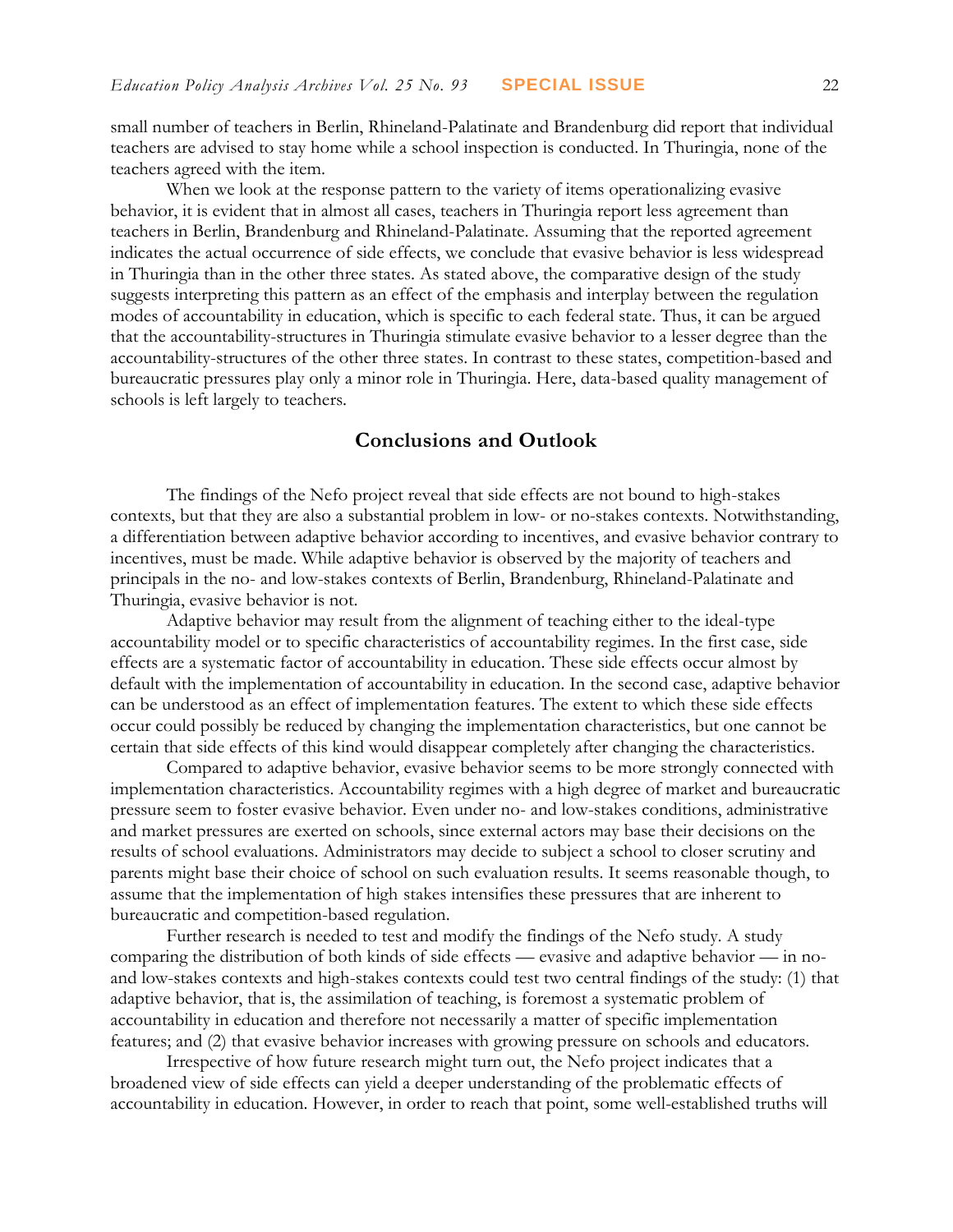#### *Rethinking Side Effects* 23

have to be called into question. This is true both for research on accountability in education in highstakes contexts, and for research on educational accountability in low-stakes or no-stakes contexts. With regard to the former line of research, evidence from the Nefo project could problematize a widespread one-sided concentration on high stakes as the alleged major problem of accountability in education. Although it is understandable that high stakes have become a primary concern for both educators and researchers in many English-speaking countries, it might be important to note that high stakes, as a contingent implementation characteristic of accountability in education, are not the only problem in the context of side effects. Countries with a low-stakes or no-stakes version of accountability in education should by no means be treated as if they were the promised land of education policy.

With regard to the latter line of research, evidence from the Nefo project could also problematize a widespread one-sided concentration on allegedly inadequate reactions of teachers to accountability instruments. When teachers do use data from standards-based tests and school inspections, as they are supposed to, but in fact produce a wide range of side effects even in contexts of no stakes or low stakes, the common practice of continually blaming teachers for their incompetence or resistance to instruments that are flagged as "feedback only", is barely convincing. Furthermore, countries with a high-stakes version of accountability in education should not serve as a "cautionary tale" to eliminate concerns about the side effects of accountability in education in general. Both lines of research can use evidence from the Nefo project as an opportunity to investigate the side effects of accountability in education as systematic effects of indicator-based regimes of quality assessment and assurance — irrespective of whether or not there are really high stakes.

## **Acknowledgment**

This work is based on the research project "Unintended Effects of Accountability in the School System" supported by the Federal Ministry of Education and Research, Germany under Grant No. 01JG1006.

## **References**

- Abrams, L. M., Pedulla, J. J., & Madaus, G. F. (2003). Views from the classroom: Teachers' opinions of statewide testing programs. *Theory into Practice, 42*(1), 18-29. https://doi.org/10.1207/s15430421tip4201\_4
- Amrein, A. L., & Berliner, D. C. (2002). *An analysis of some unintended and negative consequences of highstakes testing*. Retrieved from http://nepc.colorado.edu/files/EPSL-0211-125-EPRU.pdf
- Bagley, C. (2006). School choice and competition: A public-market in education revisited. *Oxford Review of Education, 32*(3), 347-362. https://doi.org/10.1080/03054980600775656
- Baker, E. L., Barton, P. E., Darling-Hammond, L., Haertel, E., Ladd, H. F., Linn, R. L., … Shepard, L. A. (2010). *Problems with the use of student test scores to evaluate teachers* (Economic Policy Institute Briefing Paper No. 278). Retrieved from http://files.eric.ed.gov/fulltext/ED516803.pdf
- Ball, S. J. (2003a). Market mixes, ethical re-tooling and consumer heroes: Education markets in England. In M. Mangold & J. Oelkers (Eds.), *Demokratie, Bildung und Markt* (pp. 257-279). Bern: Peter Lang.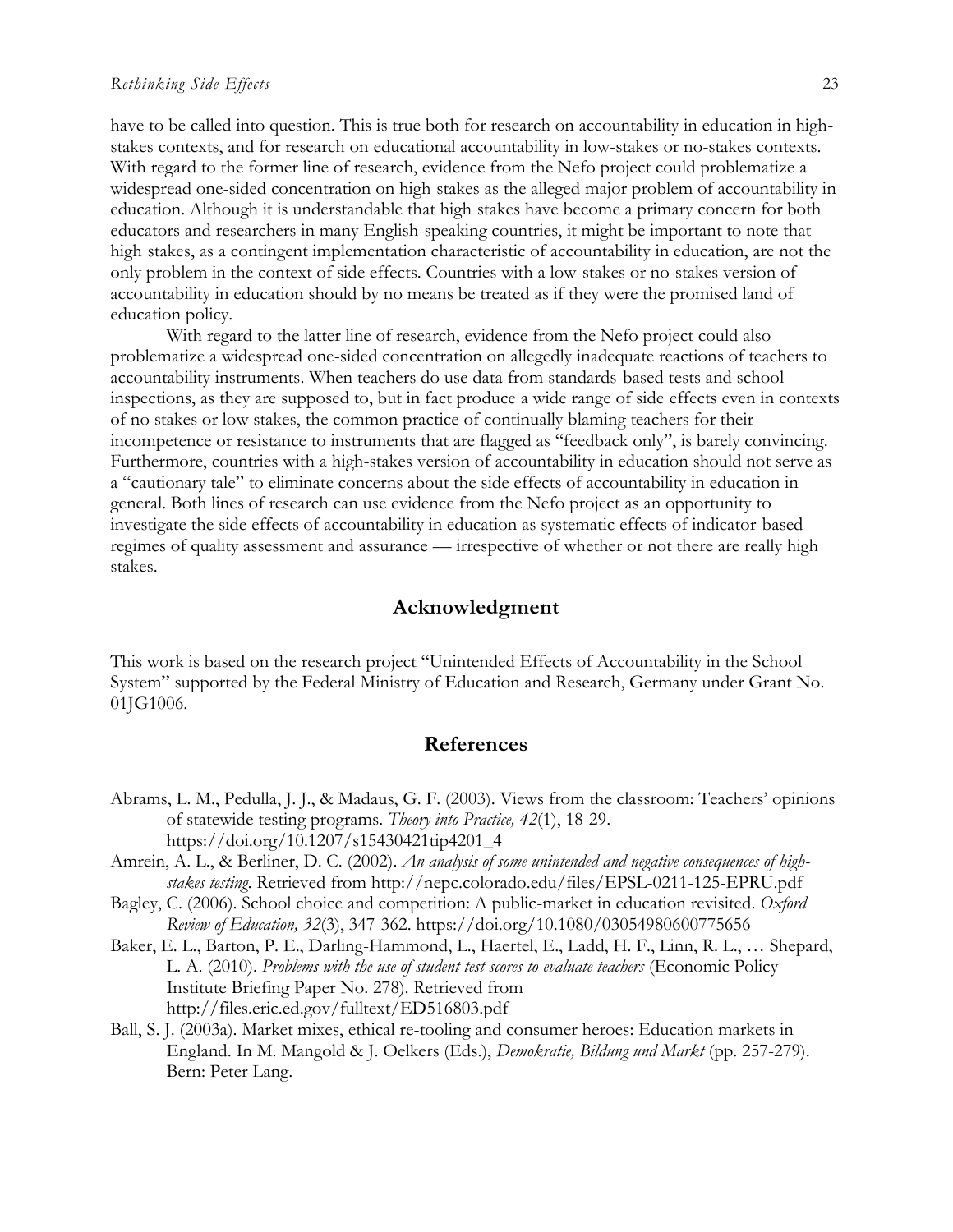- Ball, S. J. (2003b). The teacher's soul and the terrors of performativity. In S. J. Ball (Ed.), *Education Policy and Social Class* (pp. 143-156). London: Routledge.
- Bellmann, J., Schweizer, S., & Thiel, C. (2016). Nebenfolgen Neuer Steuerung unter Bedingungen von "low-stakes" und "no-stakes". Qualitative und Quantitative Befunde einer Untersuchung in vier Bundesländern [Side effects of accountability in "no-" and "low-stakes" contexts. Qualitative and quantitative findings of a study in four federal states]. In Federal Ministry of Education and Research (Ed.), *Steuerung im Bildungssystem. Implementation und Wirkung neuer Steuerungsinstrumente im Schulwesen* (pp. 208-238). Bielefeld: W. Bertelsmann.
- Bellmann, J., & Weiß, M. (2009). Risiken und Nebenwirkungen Neuer Steuerung im Schulsystem. Theoretische Konzeptualisierung und Erklärungsmodelle. [Risks and side effects of accountability in the school system: Theoretical conceptualization and explanatory models]. *Zeitschrift für Pädagogik, 55*(2), 286-308. Retrieved from http://www.pedocs.de/volltexte/2011/4251/pdf/ZfPaed\_2009\_2\_Bellmann\_Weiss\_Risike n\_Neue\_Steuerung\_D\_A.pdf
- Benner, D. (2007). Unterricht Wissen Kompetenz. Zur Differenz zwischen didaktischen Aufgaben und Testaufgaben [Instruction – knowledge – competence. On the difference between didactical tasks and test items]. In D. Benner (Ed.), *Bildungsstandards. Instrumente zur Qualitätssicherung im Bildungswesen. Chancen und Grenzen – Beispiele und Perspektiven* (pp. 123-138). Paderborn: Ferdinand Schöningh.
- Betebenner, D. W., Howe, K. R., & Foster, S. S. (2005). On school choice and test-based accountability. *Education Policy Analysis Archives, 13*(41), 1-19. https://doi.org/10.14507/epaa.v13n41.2005
- Biesta, G. (2015). What is education for? On good education, teacher judgement and educational professionalism. *European Journal of Education, 50*(1), 75-87. https://doi.org/10.1111/ejed.12109
- Blömeke, S. (2004). Empirische Befunde zur Wirksamkeit der Lehrerbildung [Empirical findings on the efficacy of teacher education]. In S. Blömeke, P. Reinhold, G. Tulodziecki & J. Wildt (Eds.), *Handbuch Lehrerbildung* (pp. 59-91). Bad Heilbrunn: Klinkhardt.
- Blömeke, S. (2009). Allgemeine Didaktik ohne empirische Lernforschung. Perspektiven einer reflexiven Bildungsforschung [General didactics without empirical learning research. Perspectives of reflexive education research]. In K.-H. Arnold, S. Blömeke, R. Messner & J. Schlömerkemper (Eds.), *Allgemeine Didaktik und Lehr-Lernforschung. Kontroversen und Entwicklungsperspektiven einer Wissenschaft vom Unterricht* (pp. 13-27). Bad Heilbrunn: Klinkhardt.
- Böttcher, W. (2012). Teaching to the Test. Warnung vor dem falschen Vorbild [Teaching to the test. Warning about the bad example]. *Friedrich Jahresheft, 30*, 88–89.
- Campbell, D. T. (1975). Assessing the impact of planned social change. In G. M. Lyons (Ed.), *Social research and public policies* (pp. 3–45). The Dartmouth/OECD Conference. Hanover: Dartmouth College.
- Chapman, D. W. (2008). Options for improving the management of education systems. In W. K. Cummings & J. H. Williams (Eds.), *Policy-making for education reform in developing countries: Policy, options and strategy* (pp. 251-276). Lanham: Rowman & Littlefield Education.
- De Wolf, I. F., & Janssens, F. J.G. (2007). Effects and side effects of inspections and accountability in education: An overview of empirical studies. *Oxford Review of Education, 33*(3), 379-396. https://doi.org/10.1080/03054980701366207
- Deci, E. L. (1971). Effects of externally mediated rewards on intrinsic motivation. *Journal of Personality and Social Psychology, 18*(1), 105-115. https://doi.org/10.1037/h0030644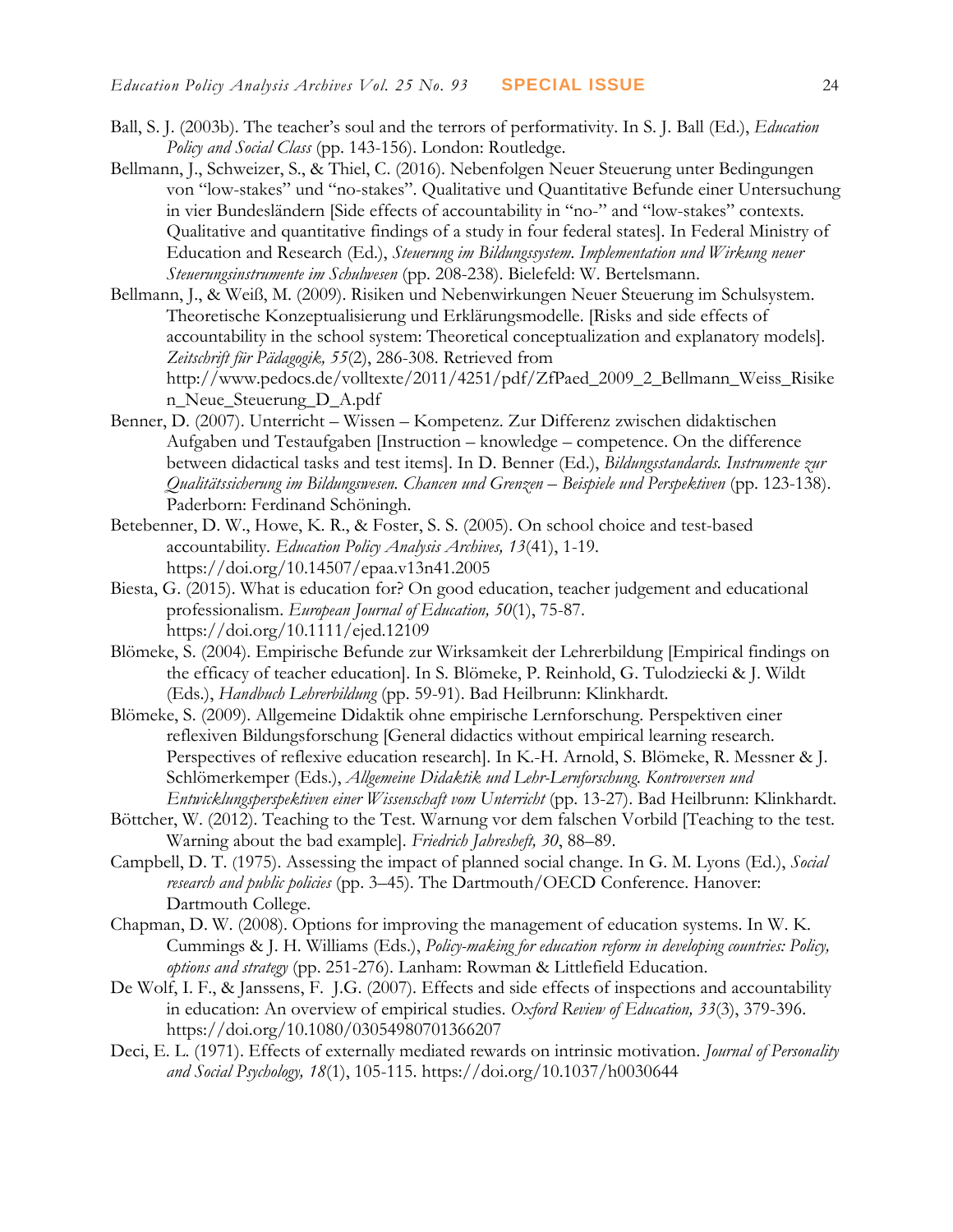- DfE (Department for Education). (2010). *The importance of teaching. The schools white paper 2010*. Retrieved from [https://www.gov.uk/government/uploads/system/uploads/attachment\\_data/file/175429/](https://www.gov.uk/government/uploads/system/uploads/attachment_data/file/175429/CM-7980.pdf) [CM-7980.pdf](https://www.gov.uk/government/uploads/system/uploads/attachment_data/file/175429/CM-7980.pdf)
- Döbert, H., Rürup, M., & Dedering. K. (2008). Externe Evaluation von Schulen in Deutschland die Konzepte der Bundesländer, ihre Gemeinsamkeiten und Unterschiede [External evaluation of schools in Germany – the concepts of the federal states, their similarities and differences]. In H. Döbert & K. Dedering (Eds.), *Externe Evaluation von Schulen* (63-151). Münster: Waxmann.
- Ehren, M. C. M., & Visscher, A. J. (2006). Towards a theory on the impact of school inspections. *British Journal of Educational Studies, 54*(1), 51-72. https://doi.org/10.1111/j.1467- 8527.2006.00333.x
- Etzioni, A. (1964). *Modern organizations*. Englewood-Cliffs: Prentice-Hall.
- Finnigan, K. S., & Gross, B. (2007). Do accountability policy sanctions influence teacher motivation? Lessons from Chicago's low-performing schools. *American Educational Research Journal, 44*(3), 594-629. https://doi.org/10.3102/0002831207306767
- Frey, B. S. (2012). Crowding out and crowding in of intrinsic preferences. In E. Brousseau, T. Dedeurwaerdere & B. Siebenhüner (Eds.), *Reflexive governance of global public goods* (pp. 75-83). Massachusetts Institute of Technology. https://doi.org/10.7551/mitpress/9780262017244.003.0087
- Frey, B. S., & Osterloh, M. (2006). *Evaluations: hidden costs, questionable benefits, and superior alternatives*  (University of Zurich IEW Working Paper No. 302). Retrieved from Social Science Research Network website: http://papers.ssrn.com/sol3/papers.cfm?abstract\_id=928354
- Hamilton, L. S., Stecher, B. M., Marsh, J. A., McCombs, J. S., Robyn, A., Russell, J. L., … Barney, H. (2007). *Standards-based accountability under No Child Left Behind. Experiences of teachers and administrators in three states*. Santa Monica: Rand Corporation.
- Hargreaves, A., & Goodson, I. (2006). Educational change over time? The sustainability and nonsustainability of three decades of secondary school change and continuity. *Educational Administration Quarterly, 42*(1), 3-41. https://doi.org/10.1177/0013161X05277975
- Hopmann, S. T. (2003). On the evaluation of curriculum reforms. *Journal of Curriculum Studies, 35*(4), 459-478. https://doi.org/10.1080/00220270305520
- Hout, M., & Elliott, S. (Eds.). (2011). *Incentives and test-based accountability in education*. Washington: The National Academies Press.
- Hursh, D. (2007). Assessing No Child Left Behind and the rise of neoliberal education policies. *American Educational Research, 44*(3), 493-518. https://doi.org/10.3102/0002831207306764
- Jäger, D. (2012). Herausforderung Zentralabitur: Unterrichtsinhalte variieren und an Prüfungsthemen anpassen [Challenge central exams: Varying the curriculum in alignment to test contents]. In K. Maag Merki (Ed.), *Zentralabitur. Die längsschnittliche Analyse der Wirkungen der Einführung zentraler Abiturprüfungen in Deutschland* (pp. 179–205). Wiesbaden: VS. https://doi.org/10.1007/978-3-531-94023-6\_8
- Jones, G., Jones, B., & Hargrove, T. (2003). *The unintended consequences of high-stakes testing*. Lanham: Rowman & Littlefield.
- Koretz, D. M. (2005). Alignment, high stakes, and the inflation of test scores. In J. L. Herman & E. H. Haertel (Eds.), *Uses and misuses of data for educational accountability and improvement* (pp. 99– 118). Malden: Blackwell. https://doi.org/10.1111/j.1744-7984.2005.00027.x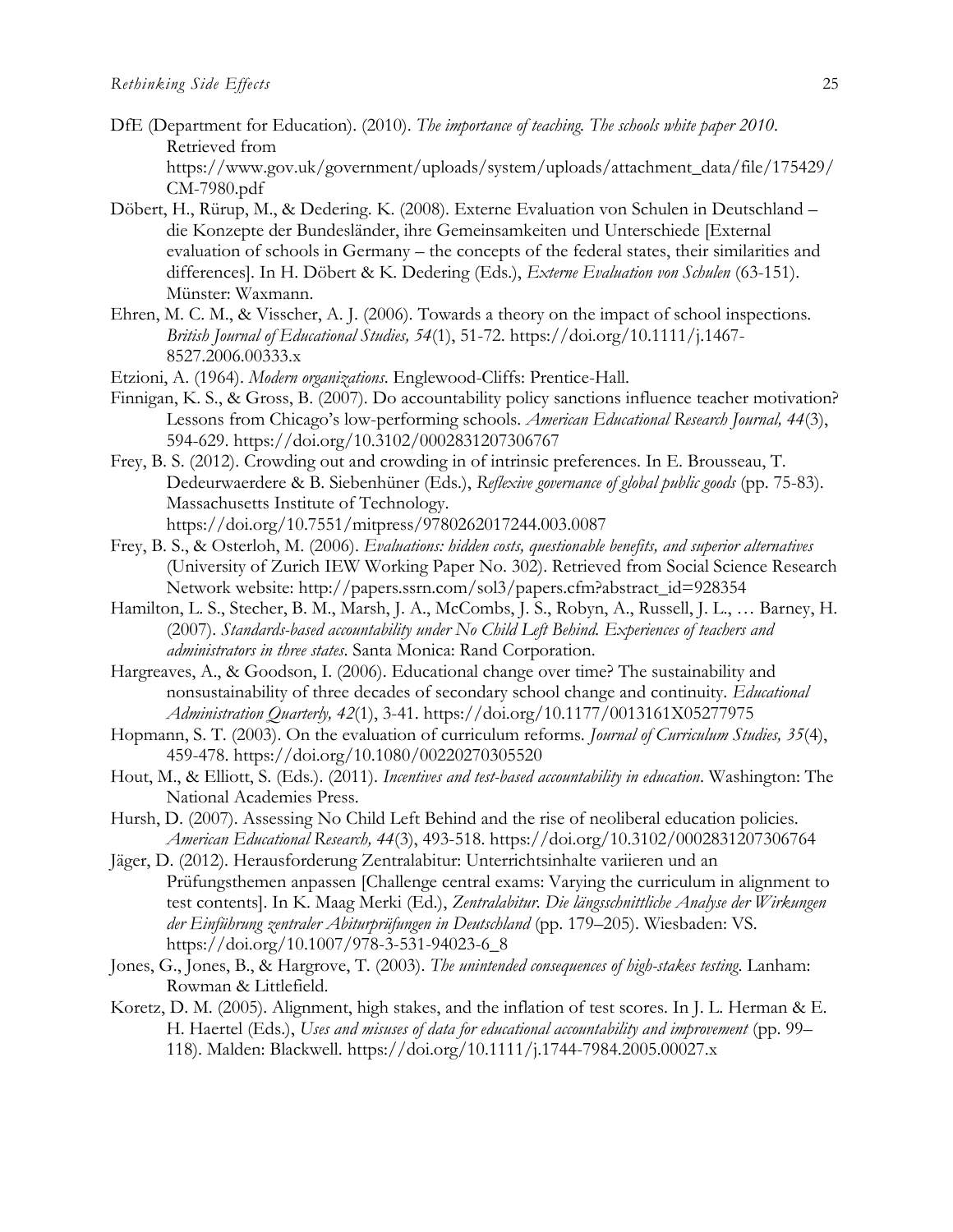- Levin, H. M. (1998). Educational vouchers: Effectiveness, choice, and costs. *Journal of Policy Analysis and Management, 17*(3), 373-392. https://doi.org/10.1002/(SICI)1520- 6688(199822)17:3<373::AID-PAM1>3.0.CO;2-D
- McLaughlin, P. (2002). Functional explanation. In R. Mayntz (Ed.), *Akteure – Mechanismen Modelle. Zur Theoriefähigkeit makro-sozialer Analysen* (pp. 196-212). Frankfurt: Campus Verlag.
- Ministerium für Bildung, Jugend und Sport des Landes Brandenburg. (2014, September). *Rundschreiben Nr.10/2014 vom 15.09.2014 [Circular Number 10/2014 September 15th 2014].* Retrieved from https://www.isq-bb.de/uploads/media/Rundschreiben\_2015\_VERA-3\_8\_2014-09-15.pdf
- Mintrop, H. (2004). *Schools on probation: How accountability works (and doesn't work)*. New York: Teachers College Press.
- Moe, T. M. (1995). Private vouchers. In T. M. Moe (Ed.), *Private vouchers* (pp. 1-40). Stanford: Hover Institution Press.
- Nichols, S., & Berliner, D. (2005). *The inevitable corruption of indicators and educators through high-stakes testing.* [EPSL Report]. Tempe: Arizona State University. http://nepc.colorado.edu/files/EPSL-0503-101-EPRU.pdf
- Nichols, S., & Berliner, D. (2007). *Collateral damage. How high-stakes testing corrupts America's schools*. Cambridge: Harvard Education Press.
- Nichols, S., Glass, G., & Berliner. D. (2005). *High-stakes testing and student achievement: Problems for the No Child Left Behind act.* [EPSL Report].<http://files.eric.ed.gov/fulltext/ED531184.pdf>
- No Child Left Behind Act of 2001, P.L. 107-110, 20 U.S.C. § 6319 (2002).
- Pedulla, J. J., Abrams, L. M., Madaus, G. F., Russell, M. K., Ramos, M. A., & Miao, J. (2003). *Perceived effects of state-mandated testing programs on teaching and learning: Findings from a national survey of teachers*. Retrieved from http://www.bc.edu/research/nbetpp/statements/nbr2.pdf
- Popham, J. W. (2006). Educator cheating on No Child Left Behind tests. Can we stop it? *Education Week*, *25*, 32f.
- Ravitch, D. (2016). *The death and life of the great American school system: How testing and choice are undermining education*. New York: Basic Books.
- Ridgway, V. F. (1956). Dysfunctional consequences of performance measurements. *Administrative Science Quarterly*, *1*(2), 240-247. https://doi.org/10.2307/2390989
- Ryan, K. E., & Feller, I. (2009). Evaluation, accountability, and performance measurement in national education systems. Trends, methods, and issues. In K. E. Ryan & J. B. Cousins (Eds.), *The SAGE international handbook of educational evaluation* (pp. 171-189). Thousand Oaks, CA: SAGE Publications. https://doi.org/10.4135/9781452226606
- Schreyer, P. (2012). Output, outcome and quality adjustment in measuring health and education services. *Review of Income and Wealth*, *58*(2), 257-278. https://doi.org/10.1111/j.1475- 4991.2012.00504.x
- Schütze, F. (1996). Organisationszwänge und hoheitsstaatliche Rahmenbedingungen im Sozialwesen: Ihre Auswirkungen auf die Paradoxien professionellen Handelns [Organizational restrains and governmental conditions in the social sector: Implications for the paradoxes in professional action]. In A. Combe & W. Helsper (Eds.), *Pädagogische Professionalität* (pp. 183- 276). Frankfurt am Main: Suhrkamp.
- Senatsverwaltung für Bildung, Jugend und Wissenschaft. (2013). *Verwaltungsvorschrift Schule Nr. 11/2013 [Administrative regulation school number 11/2013]*. Retrieved from https://www.isqbb.de/uploads/media/Verwaltungsvorschrift\_11\_2013\_01.pdf
- Shavelson, R. J., & Huang, L. (2003). Responding responsibly to the frenzy to assess learning in higher education. *Change, 35*(1), 10-19. https://doi.org/10.1080/00091380309604739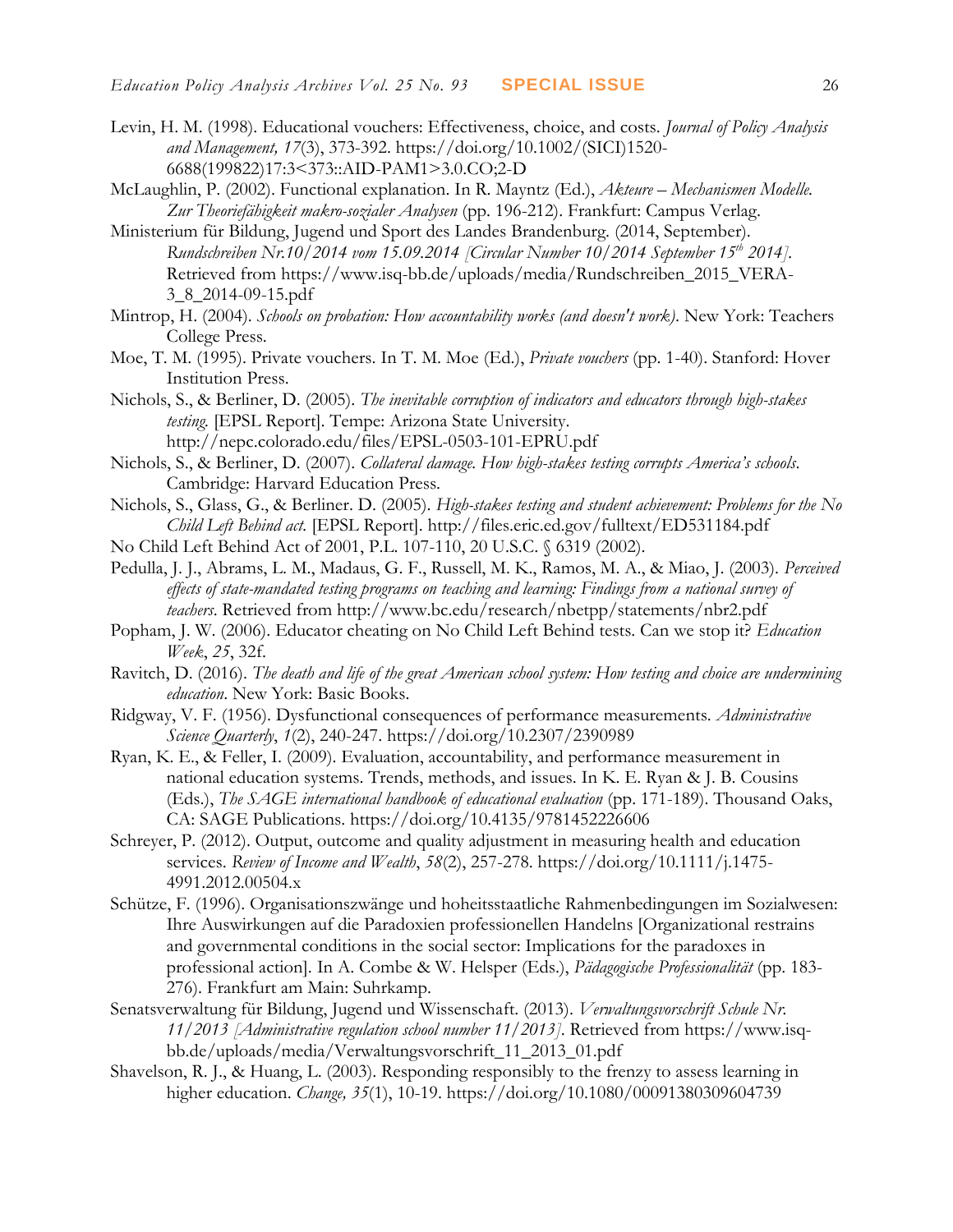- Smith, P. (1993). Outcome-related performance indicators and organizational control in the public service sector. *British Journal of Management 4*: 135-151. https://doi.org/10.1111/j.1467- 8551.1993.tb00054.x
- Smith, P. (1995). On the unintended consequences of publishing performance data in the public sector. *International Journal of Public Administration, 18*(2/3), 277-310. https://doi.org/10.1080/01900699508525011
- Thiel, F., Cortina, K. S., & Pant, H. A. (2014). Steuerung im Bildungssystem im internationalen Vergleich [Governance in the school system. An international comparison]. In R. Fatke & J. Oelkers (Eds.), *Das Selbstverständnis der Erziehungswissenschaft: Geschichte und Gegenwart (Zeitschrift für Pädagogik, Beiheft 60)* (*;* pp. 123-138). Weinheim: Beltz Juventa.
- Troman, G. (2000). Teacher stress in the low-trust society. *British Journal of Sociology of Education, 21*(3), 331-353. https://doi.org/10.1080/713655357
- Tyack, D., & Cuban, L. (1995). *Tinkering toward utopia: A century of public school reform*. Cambridge: Harvard University Press.
- Valli, L., & Buese, D. (2007). The changing roles of teachers in an era of high-stakes accountability. *American Educational Research Journal, 44* (3), 519-558. https://doi.org/10.3102/0002831207306859
- van Thiel, S., & Leeuw, F. (2002). The performance paradox in the public sector. *Public Performance & Management Reviews, 35*(3), 267-281. https://doi.org/10.1080/15309576.2002.11643661
- Vergleichsarbeiten 3. und 8. Jahrgangsstufe (VERA-3 und VERA-8). (n.d.). *Didaktische Handreichung Modul A*. Retrieved from https://www.bildung
	- lsa.de/files/a70ce5e681388a8af0556178bc76721c/VERA\_Did\_Hdrg\_Modul\_A.pdf
- Wagner, R. B. (1989). *Accountability in education: A philosophical inquiry.* New York: Routledge.
- Wells, A. S., & Holme, J. J. (2005). Marketization in education: Looking back to move forward with a stronger critique. In N. Bascia, A. Cumming, A. Datnow, K. Leithwood & D. Livingstone (Eds.), *International handbook of educational policy* (pp. 19-51). Bodmin: Springer.
- Whitty, G., & Power, S. (2000). Marketization and privatization in mass education systems. *International Journal of Educational Development, 20*, 93-107. https://doi.org/10.1016/S0738- 0593(99)00061-9
- Woessmann, L., & Schuetz, G. (2006). *Efficiency and equity in European education and training systems*  (EENEE Analytical Report No. 1). Retrieved from <http://www.eenee.de/eeneeHome/EENEE/Analytical-Reports.html>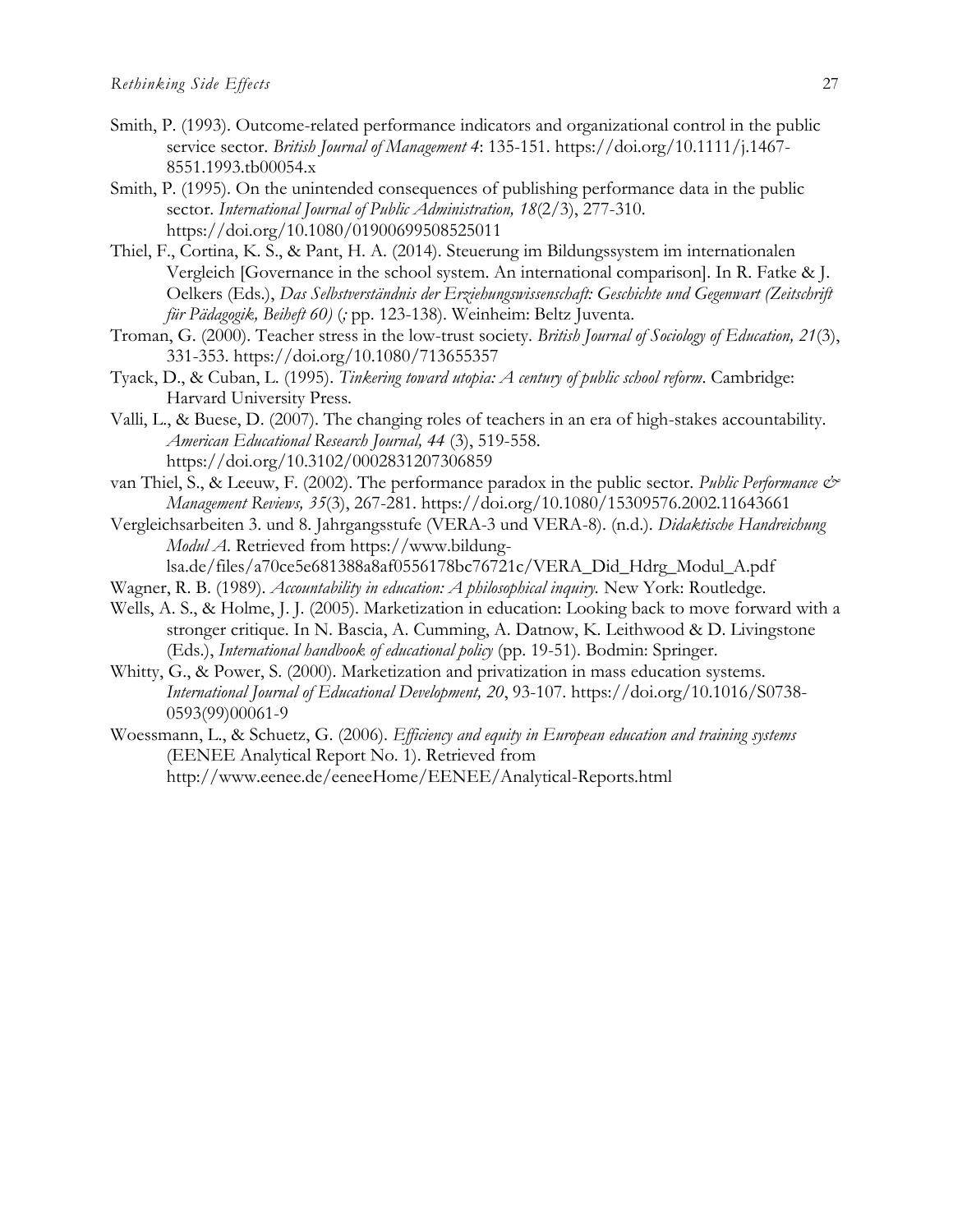# **About the Authors**

### **Corrie Thiel**

University of Muenster

[CorrieThiel@uni-muenster.de](mailto:CorrieThiel@uni-muenster.de)

Corrie Thiel is research associate at the Institute of Educational Science at the University of Muenster. In 2017, she completed her doctoral thesis *Between data and cases. Theoretical and empirical analyses of the relation between accountability and professionality in education.* Her research interests include professionality in education, accountability and methodologies in educational research.

#### **Sebastian Schweizer**

University of Muenster

[Sebastian.Schweizer@uni-muenster.de](mailto:Sebastian.Schweizer@uni-muenster.de)

Sebastian Schweizer is research associate at the Institute of Educational Science at the University of Muenster. He currently works on his dissertation in which he studies figurations of competition and positioning practices of schools in the school system. He is interested in questions of competition and choice in education, the economization of education, accountability in education as well as of practice theory and discourse analysis.

## **Johannes Bellmann**

University of Muenster

[Johannes.Bellmann@uni-muenster.de](mailto:Johannes.Bellmann@uni-muenster.de)

Johannes Bellmann is professor at the Institute of Educational Science at University of Muenster. His research interests include educational theory, historical perspectives in educational theory and educational policy. He was coordinator of the project "Unintended Effects of Accountability in the School System" on which the article is based.

## **About the Guest Editors**

## **Jessica Holloway**

Deakin University [Jessica.holloway@deakin.edu.au](mailto:Jessica.holloway@deakin.edu.au)

Jessica Holloway, Ph.D., is a post-doctoral research fellow at the Centre in Research for Educational Impact (REDI) at Deakin University. She draws on post-structural theory to understand contemporary modes of accountability and its production of new teacher and leader subjectivities. Her current project, entitled *Teacher Leaders and Democracy: An International Study,* looks at modes of distributive leadership in U.S. and Australian schools.

### **Tore Bernt Sørensen**

University of Bristol

[t.b.sorensen@bristol.ac.uk](mailto:t.b.sorensen@bristol.ac.uk)

Tore Bernt Sørensen completed his doctorate at the Graduate School of Education, University of Bristol, UK, in 2017 with the dissertation "*Work In Progress: The Political Construction Of The OECD Programme Teaching And Learning International Survey"*. Tore's research centres on comparative studies of education governance in a global context. Tore has a background as teacher and teacher trainer in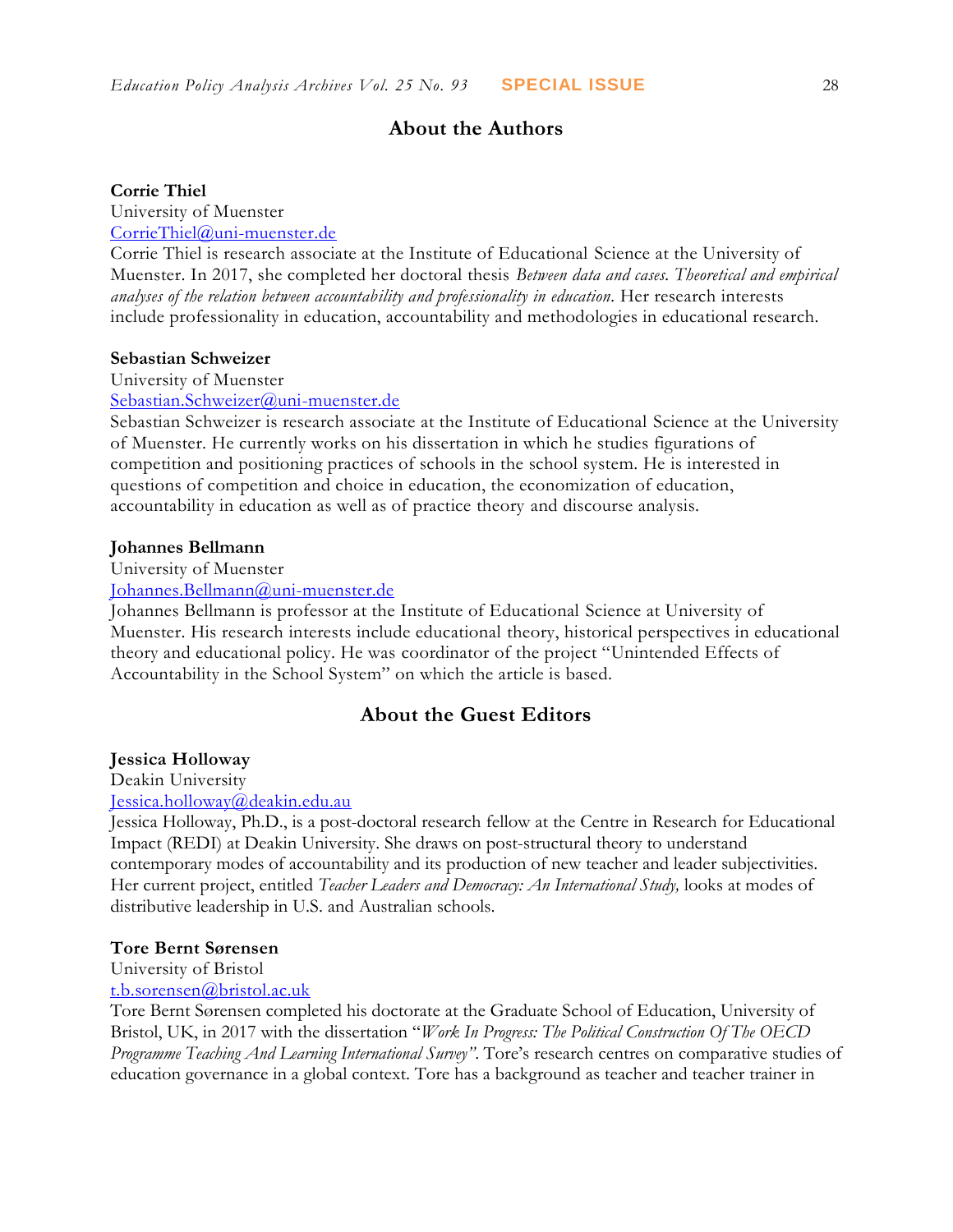#### *Rethinking Side Effects* 29

Denmark. Before starting his doctorate, he worked in the Analysis and Studies Unit of the European Commission's Directorate-General for Education and Culture.

#### **Antoni Verger**

Universitat Autònoma de Barcelona [Antoni.verger@uab.cat](mailto:Antoni.verger@uab.cat)

Antoni Verger is associate professor at the Department of Sociology of the UAB. A former postdoctoral fellow at the University of Amsterdam, Antoni's research analyses the relationship between global governance institutions and education policy, with a focus on the study of public-private partnerships and accountability policies in education. Currently, he is coordinating the research project REFORMED - *Reforming Schools Globally: A Multiscalar Analysis of Autonomy and Accountability Policies in the Education Sector* (ERC StG, 2016–2021).

# **SPECIAL ISSUE Global Perspectives on High-Stakes Teacher Accountability Policies**

# education policy analysis archives

Volume 25 Number 93 August 21, 2017 ISSN 1068-2341

# $\left($ cc $\right)$

SOME RIGHTS RESERVED Readers are free to copy, display, and distribute this article, as long as the work is attributed to the author(s) and **Education Policy Analysis Archives,** it is distributed for noncommercial purposes only, and no alteration or transformation is made in the work. More details of this Creative Commons license are available at http://creativecommons.org/licenses/by-ncsa/3.0/. All other uses must be approved by the author(s) or **EPAA**. **EPAA** is published by the Mary Lou Fulton Institute and Graduate School of Education at Arizona State University Articles are indexed in CIRC (Clasificación Integrada de Revistas Científicas, Spain), DIALNET (Spain), [Directory of Open Access Journals,](http://www.doaj.org/) EBSCO Education Research Complete, ERIC, Education Full Text (H.W. Wilson), QUALIS A1 (Brazil), SCImago Journal Rank; SCOPUS, SOCOLAR (China).

Please send errata notes to Audrey Amrein-Beardsley at [Audrey.beardsley@asu.edu](mailto:Audrey.beardsley@asu.edu)

**Join EPAA's Facebook community** at<https://www.facebook.com/EPAAAAPE> and **Twitter feed** @epaa\_aape.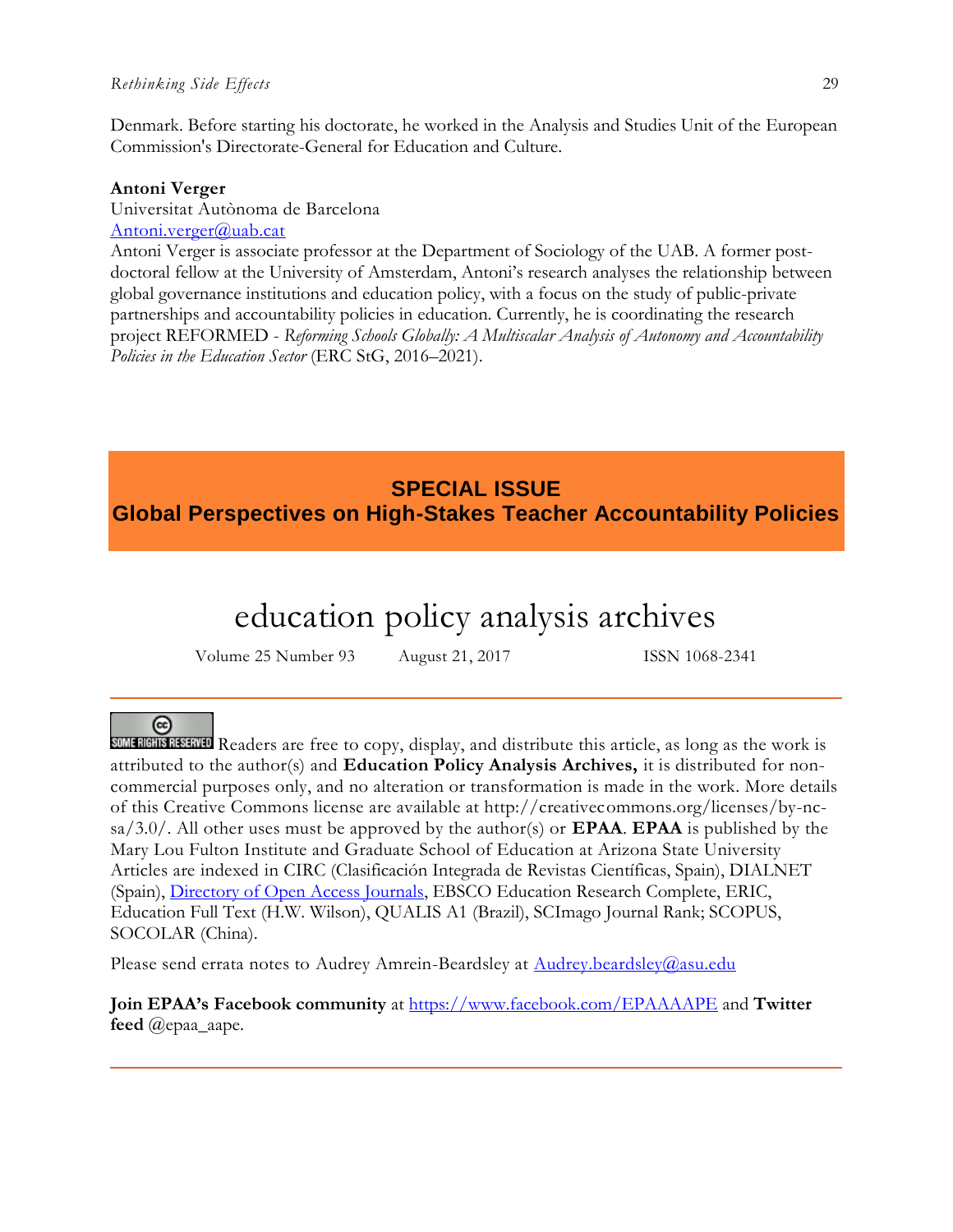# education policy analysis archives editorial board

Lead Editor: **Audrey Amrein-Beardsley** (Arizona State University) Editor Consultor: **Gustavo E. Fischman** (Arizona State University) Associate Editors: **David Carlson, Lauren Harris, Margarita Jimenez-Silva**, **Eugene Judson, Mirka Koro-Ljungberg, Scott Marley, Jeanne M. Powers, Iveta Silova, Maria Teresa Tatto** (Arizona State University)

**Cristina Alfaro** San Diego State University

**Gary Anderson** New York University

**Michael W. Apple** University of Wisconsin, Madison **Jeff Bale** OISE, University of Toronto, Canada

**David C. Berliner** Arizona State University

**Casey Cobb** University of Connecticut

**Arnold Danzig** San Jose State University

**Linda Darling-Hammond**  Stanford University

**Elizabeth H. DeBray** University of Georgia

**Chad d'Entremont** Rennie Center for Education Research & Policy

**John Diamond** University of Wisconsin, Madison

**Matthew Di Carlo** Albert Shanker Institute

**Sherman Dorn** Arizona State University

**Michael J. Dumas** University of California, Berkeley

**Kathy Escamilla** University of Colorado, Boulder

**Melissa Lynn Freeman** Adams State College

**Rachael Gabriel** University of Connecticut

**Amy Garrett Dikkers** University of North Carolina, Wilmington

**Gene V Glass** Arizona State University **Ronald Glass** University of

California, Santa Cruz

**Jacob P. K. Gross** University of Louisville

**Aaron Bevanot** SUNY Albany **Julian Vasquez Heilig** California State University, Sacramento

**Kimberly Kappler Hewitt** University of North Carolina Greensboro **Henry Braun** Boston College **Aimee Howley** Ohio University **Noah Sobe** Loyola University

**Steve Klees** University of Maryland **Nelly P. Stromquist** University of

**Jaekyung Lee S**UNY Buffalo

**Jessica Nina Lester** Indiana University

**Amanda E. Lewis** University of Illinois, Chicago

**Chad R. Lochmiller** Indiana University

**Christopher Lubienski** University of Illinois, Urbana-Champaign

**Sarah Lubienski** University of Illinois, Urbana-Champaign

**William J. Mathis** University of Colorado, Boulder

**Michele S. Moses** University of Colorado, Boulder

**Julianne Moss** Deakin University, Australia

**Sharon Nichols** University of Texas, San Antonio

**Eric Parsons** University of Missouri-Columbia

**Susan L. Robertson** Bristol University, UK

**Gloria M. Rodriguez** University of California, Davis

**R. Anthony Rolle** University of Houston

**A. G. Rud** Washington State University **Eric M. Haas** WestEd **Patricia Sánchez** University of University of Texas, San Antonio **Janelle Scott** University of California, Berkeley

> **Jack Schneider** College of the Holy Cross

Maryland

**Benjamin Superfine** University of Illinois, Chicago

**Adai Tefera** Virginia Commonwealth University

**Tina Trujillo** University of California, Berkeley

**Federico R. Waitoller** University of Illinois, Chicago

**Larisa Warhol** University of Connecticut

**John Weathers** University of Colorado, Colorado Springs

**Kevin Welner** University of Colorado, Boulder

**Terrence G. Wiley** Center for Applied Linguistics

**John Willinsky**  Stanford University

**Jennifer R. Wolgemuth** University of South Florida

**Kyo Yamashiro** Claremont Graduate University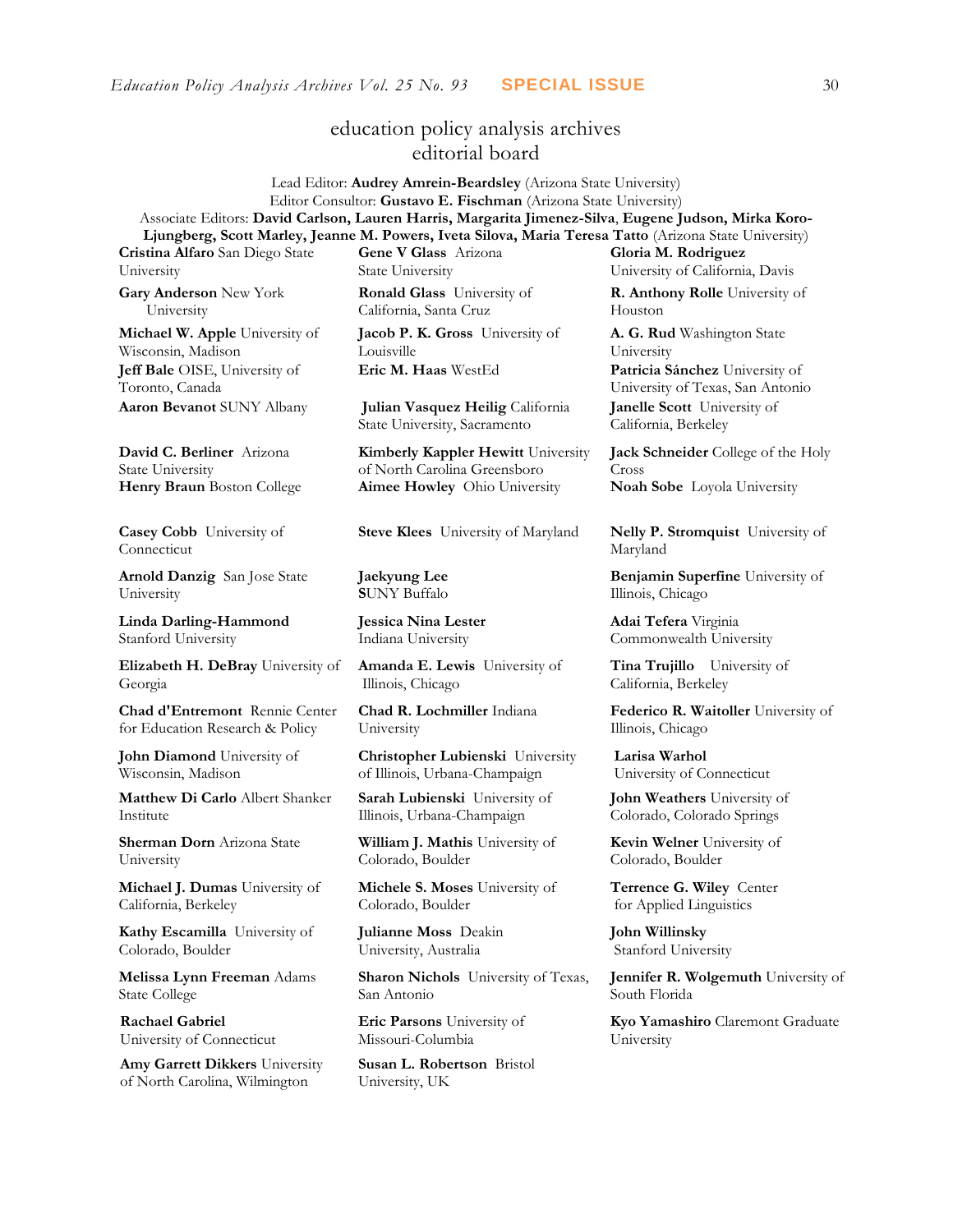México

# archivos analíticos de políticas educativas consejo editorial

Editor Consultor: **Gustavo E. Fischman** (Arizona State University)

Editores Asociados: **Armando Alcántara Santuario** (Universidad Nacional Autónoma de México), **Jason Beech** (Universidad de San Andrés), **Ezequiel Gomez Caride** (Pontificia Universidad Católica Argentina), **Antonio Luzon** (Universidad de Granada), **Angelica Buendia** (Metropolitan Autonomous University), **José Luis Ramírez** (Universidad de Sonora)

| Claudio Almonacid<br>Universidad Metropolitana de<br>Ciencias de la Educación, Chile               | Juan Carlos González Faraco<br>Universidad de Huelva, España                                                      | Miriam Rodríguez Vargas<br>Universidad Autónoma de<br>Tamaulipas, México                                    |
|----------------------------------------------------------------------------------------------------|-------------------------------------------------------------------------------------------------------------------|-------------------------------------------------------------------------------------------------------------|
| Miguel Angel Arias Ortega<br>Universidad Autónoma de la Ciudad<br>de México                        | María Clemente Linuesa<br>Universidad de Salamanca, España                                                        | José Gregorio Rodríguez<br>Universidad Nacional de Colombia,<br>Colombia                                    |
| Xavier Besalú Costa<br>Universitat de Girona, España                                               | Jaume Martínez Bonafé<br>Universitat de València, España                                                          | Mario Rueda Beltrán Instituto de<br>Investigaciones sobre la<br>Universidad y la Educación,<br>UNAM, México |
| Xavier Bonal Sarro Universidad<br>Autónoma de Barcelona, España                                    | Alejandro Márquez Jiménez<br>Instituto de Investigaciones sobre la<br>Universidad y la Educación,<br>UNAM, México | José Luis San Fabián Maroto<br>Universidad de Oviedo,<br>España                                             |
| Antonio Bolívar Boitia Universidad<br>de Granada, España                                           | María Guadalupe Olivier Tellez,<br>Universidad Pedagógica Nacional,<br>México                                     | Jurjo Torres Santomé,<br>Universidad de la Coruña, España                                                   |
| José Joaquín Brunner Universidad<br>Diego Portales, Chile                                          | Miguel Pereyra Universidad de<br>Granada, España                                                                  | Yengny Marisol Silva Laya<br>Universidad Iberoamericana,<br>México                                          |
| Damián Canales Sánchez Instituto<br>Nacional para la Evaluación de la<br>Educación, México         | Mónica Pini Universidad Nacional<br>de San Martín, Argentina                                                      | Ernesto Treviño Ronzón<br>Universidad Veracruzana, México                                                   |
| Gabriela de la Cruz Flores<br>Universidad Nacional Autónoma de<br>México                           | Omar Orlando Pulido Chaves<br>Instituto para la Investigación<br>Educativa y el Desarrollo<br>Pedagógico (IDEP)   | Ernesto Treviño Villarreal<br>Universidad Diego Portales<br>Santiago, Chile                                 |
| Marco Antonio Delgado Fuentes<br>Universidad Iberoamericana, México<br>Inés Dussel, DIE-CINVESTAV, | Paula Razquin Universidad de San<br>Andrés, Argentina                                                             | <b>Antoni Verger Planells</b><br>Universidad Autónoma de<br>Barcelona, España                               |